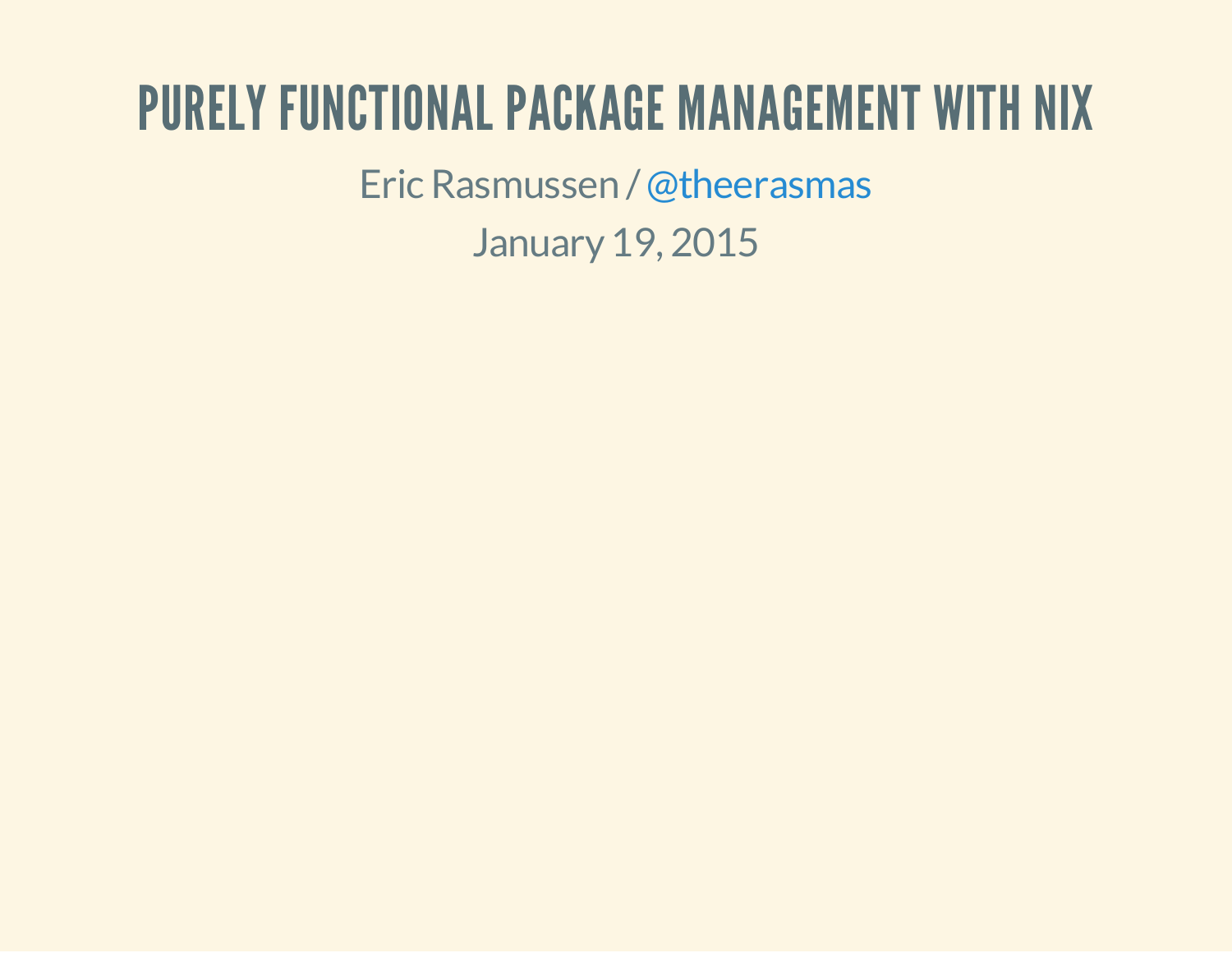# WHO AM I

- OSS contributor
- haskell/python/javascript developer
- works on a hybrid dev/ops team
- prior LUGOD speaker (not about Linux)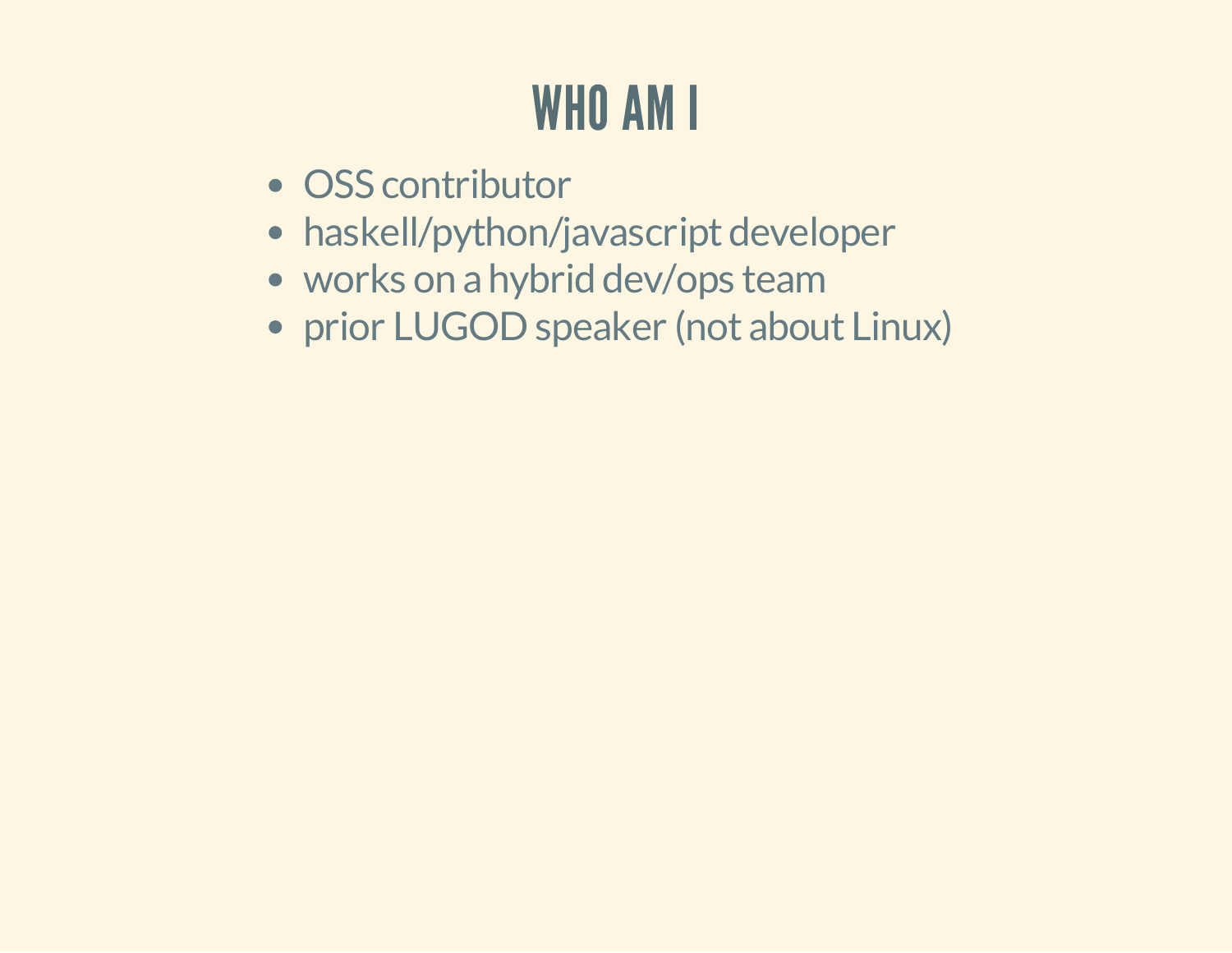### PACKAGING: THE GOOD PARTS

- installs in one click/command
- automatic dependency resolution

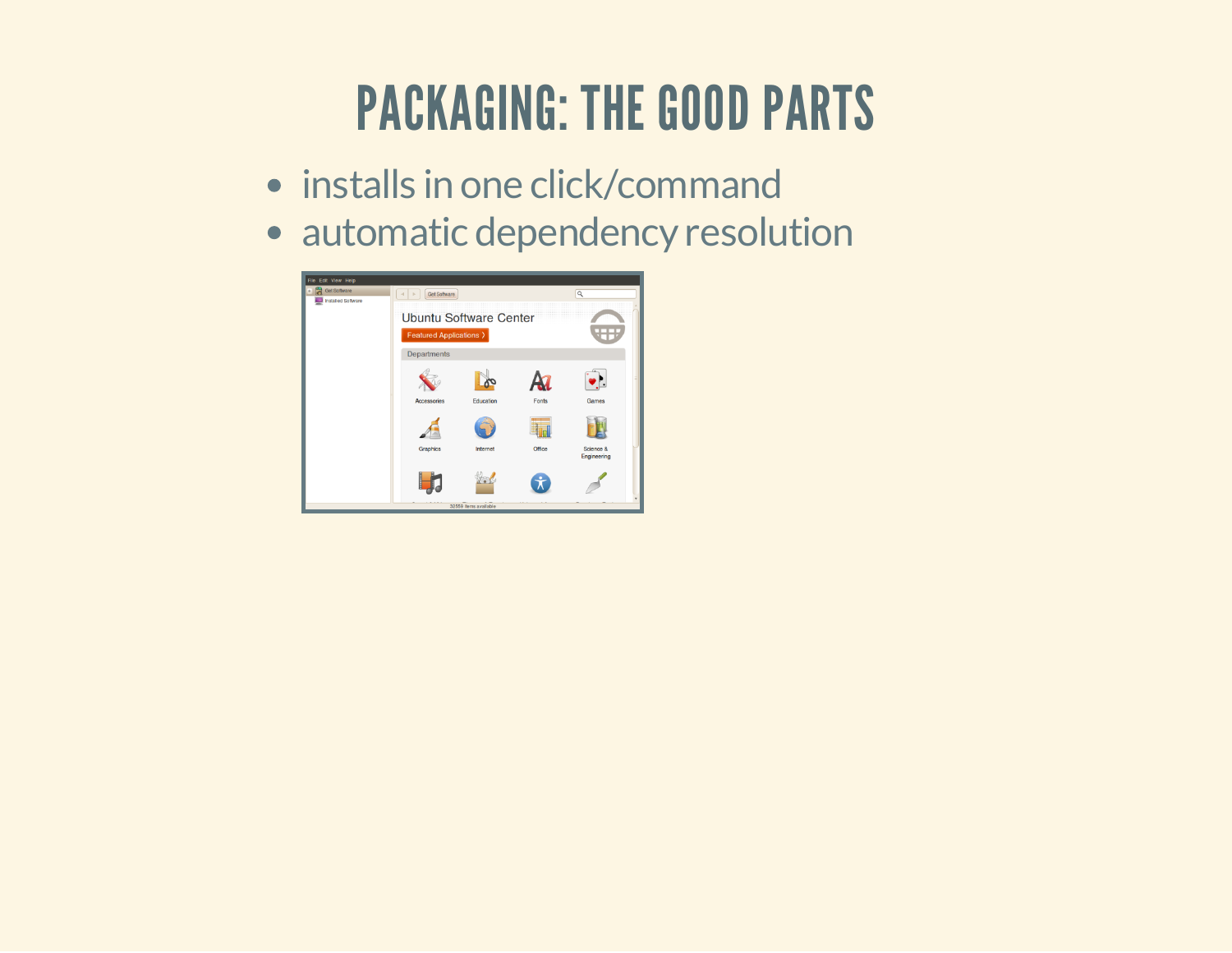there's just one problem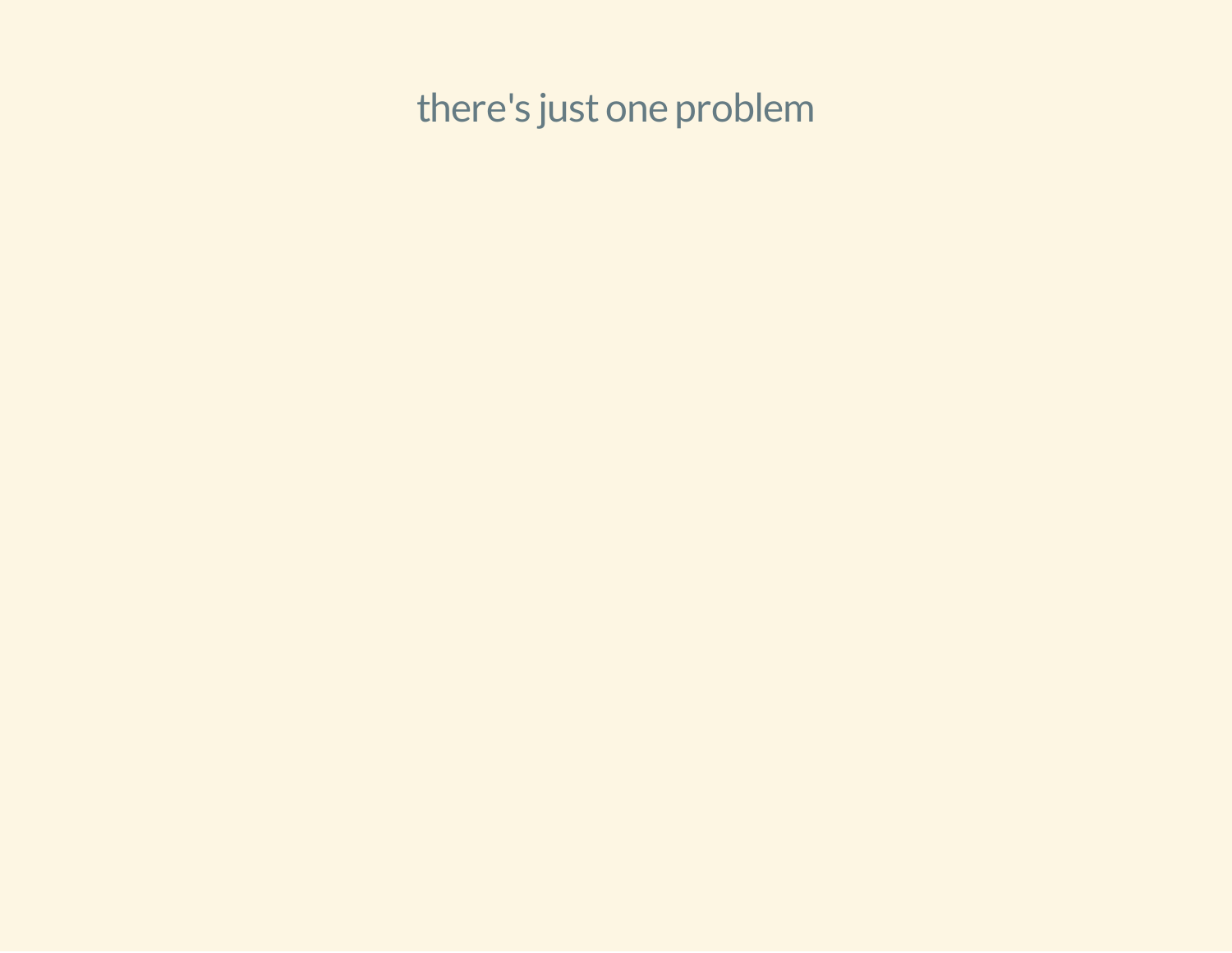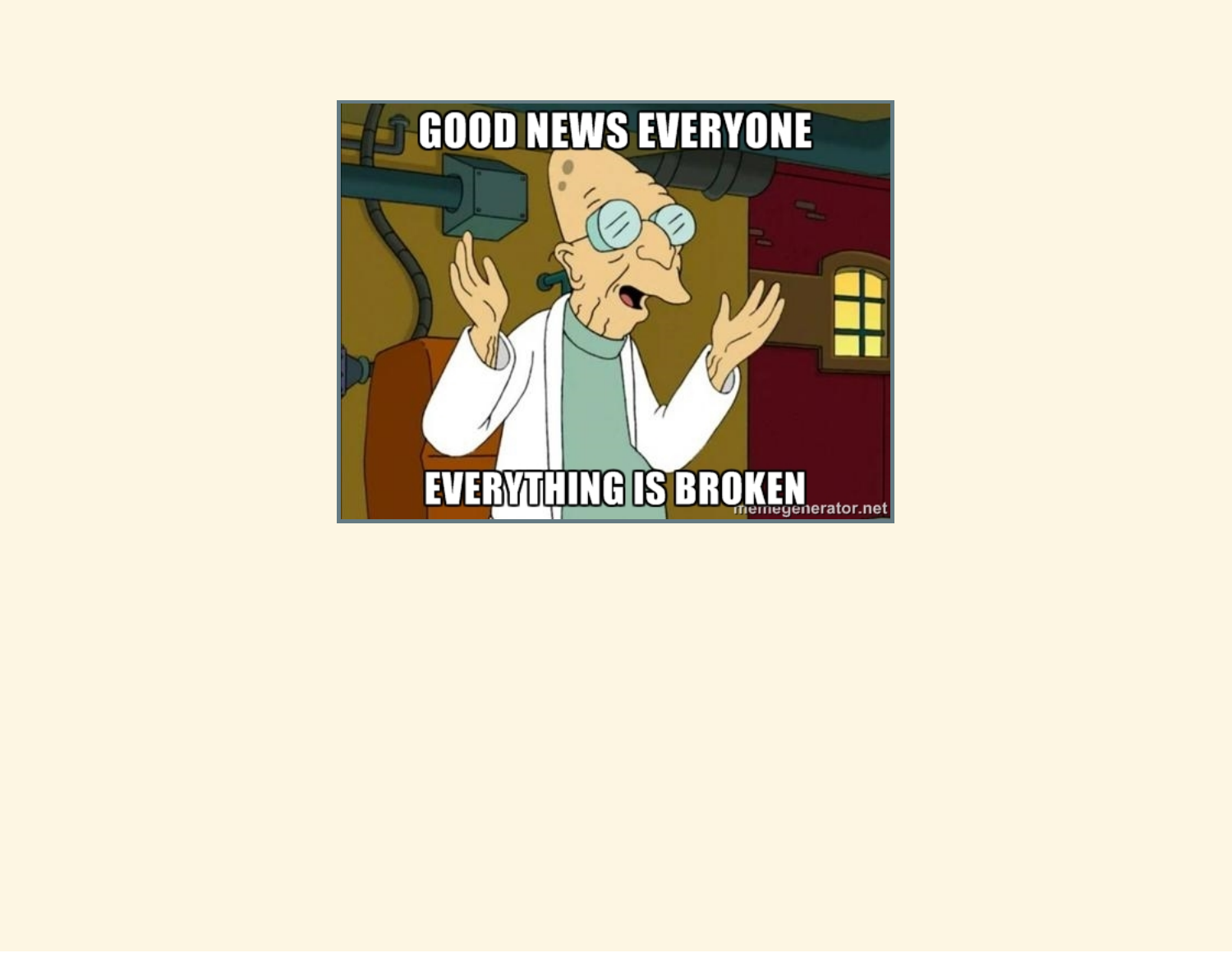### PACKAGING: THE BAD PARTS

- dependency hell
- obscure errors
- high maintenance costs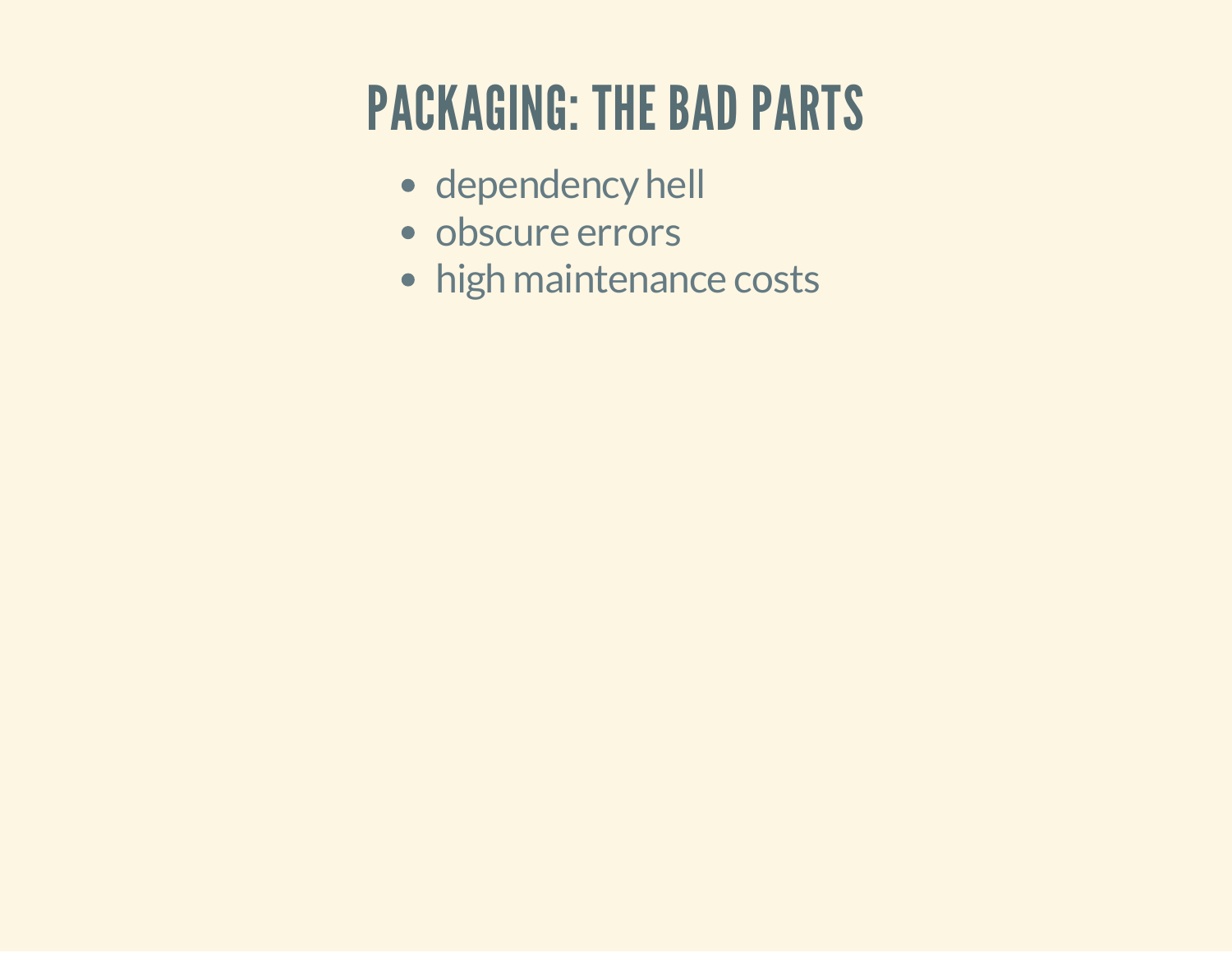### **TL;DR PACKAGING IS HARD**

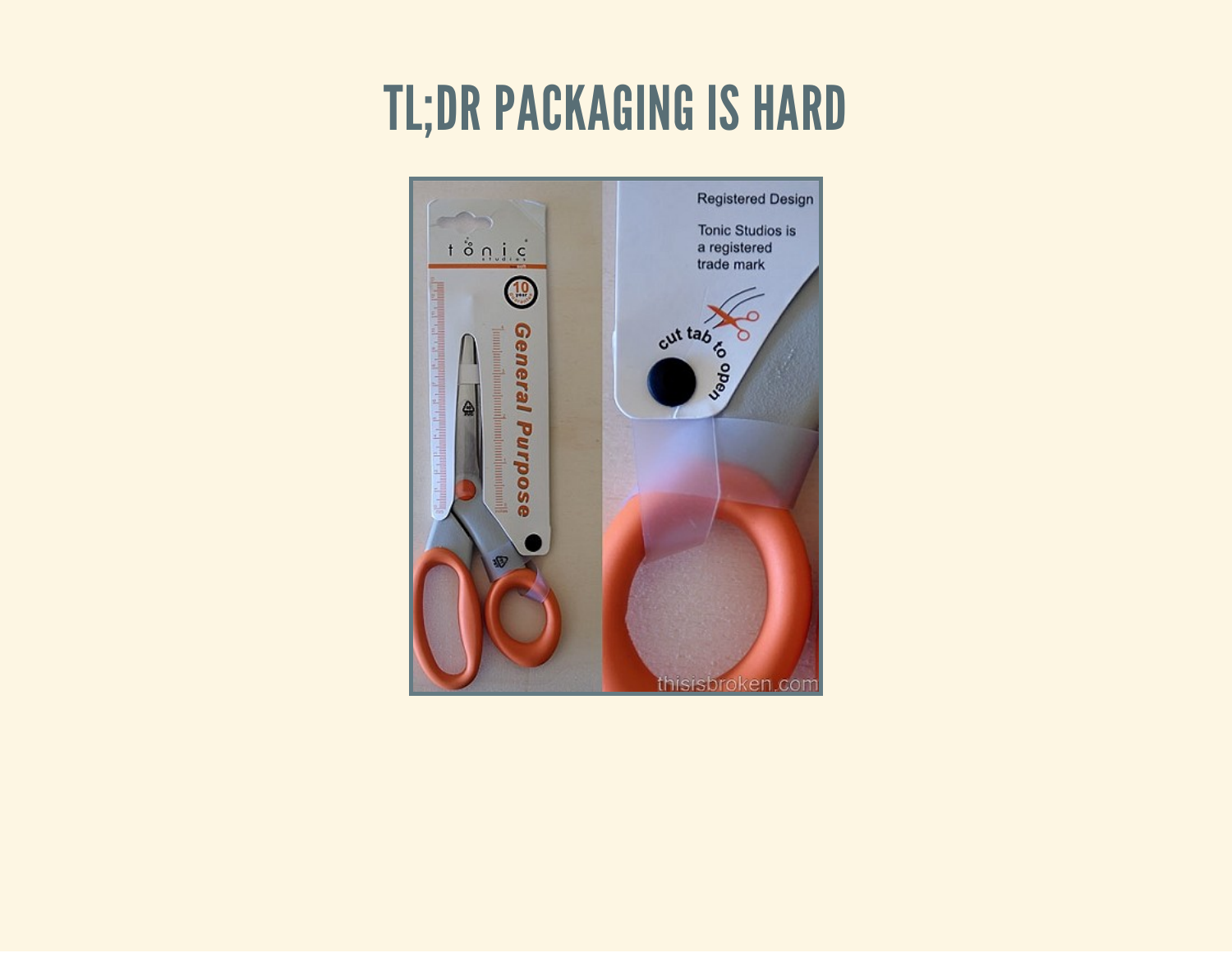#### PACKAGE MANAGERS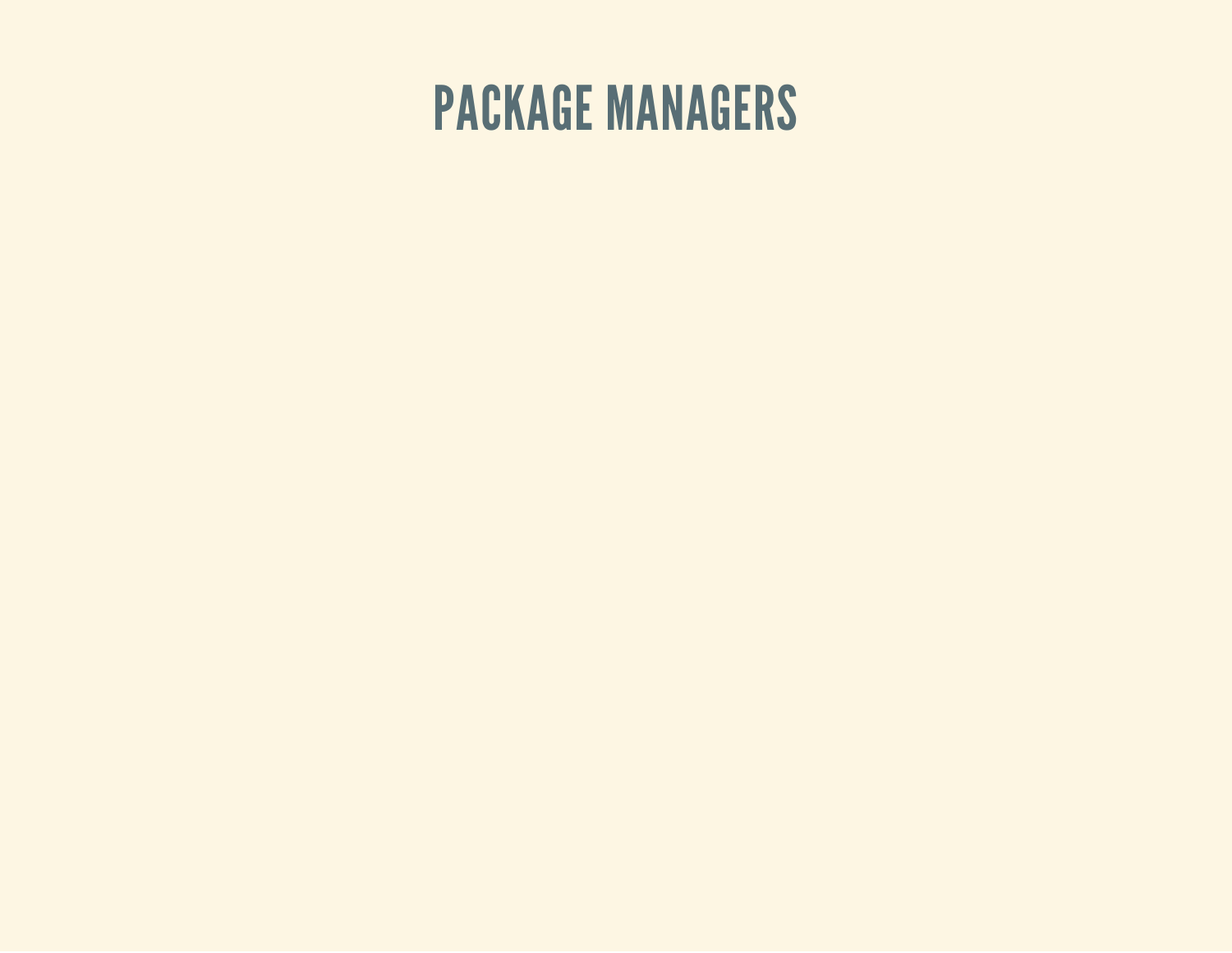# CHOICES (OS)

- dpkg/apt
- rpm/yum
- pacman
- homebrew
- mac ports
- various app stores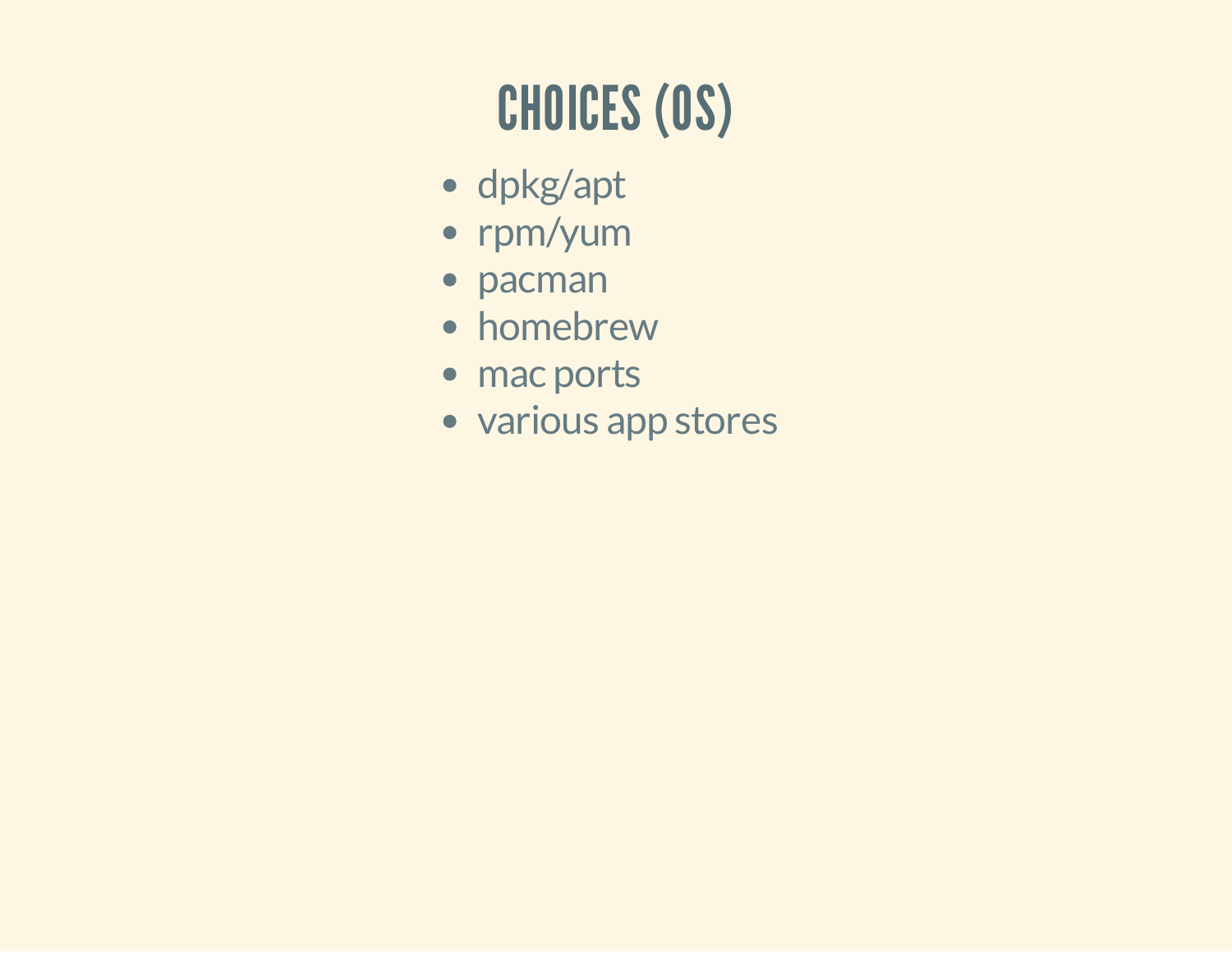# **CHOICES (PL)**

- · easy\_install
- · pip
- · go get
- · maven
- npm
- · rubygems
- · sbt
- · cabal
- · package.el
- cpan
- pear
- pecl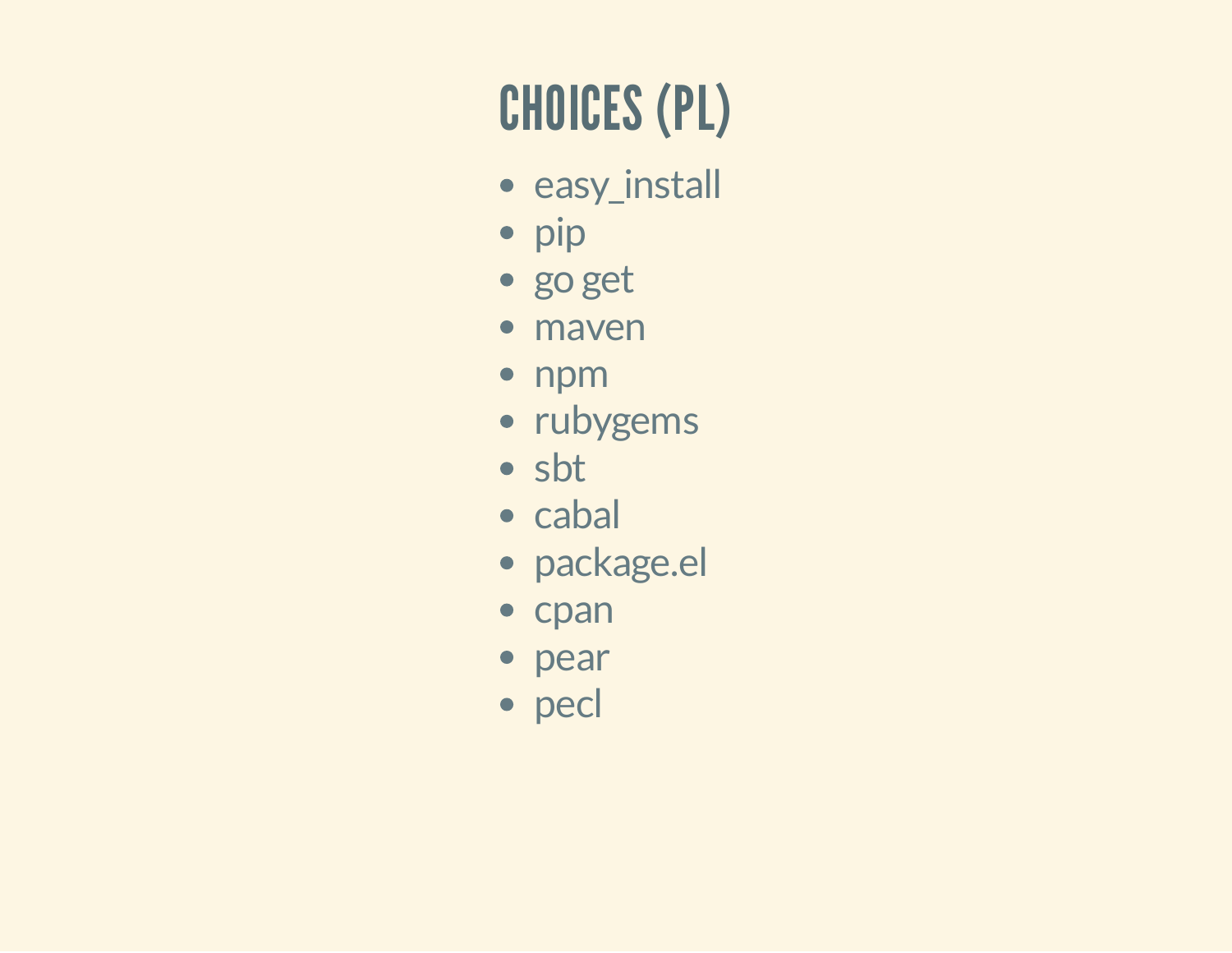### DO WE REALLY NEED ANOTHER?



(viahttp://xkcd.com/927/)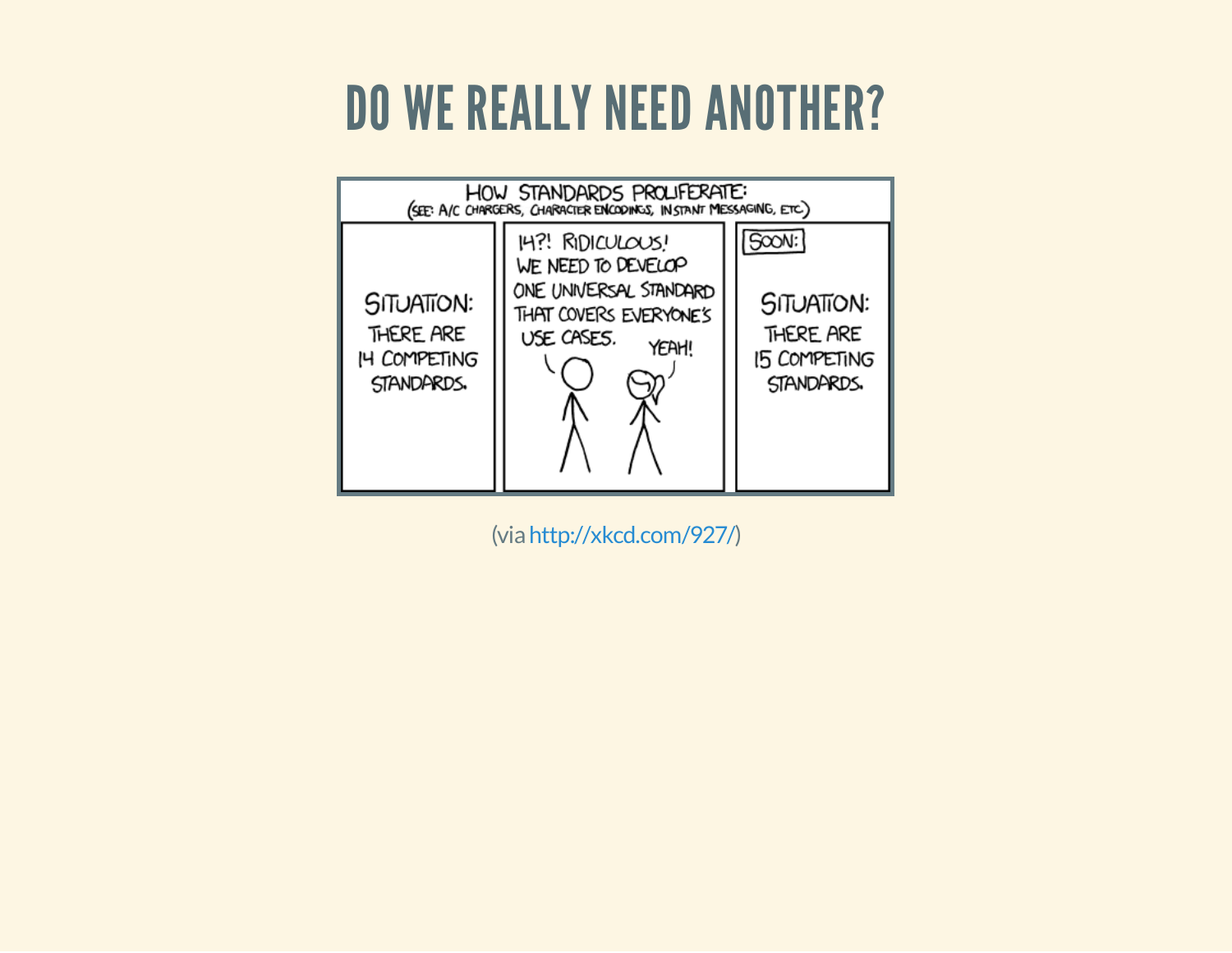### INTRODUCING NIX

- new model for package management
- introduced in Eelco Dolstra's PhD Thesis (2006)
- based on functional programming principles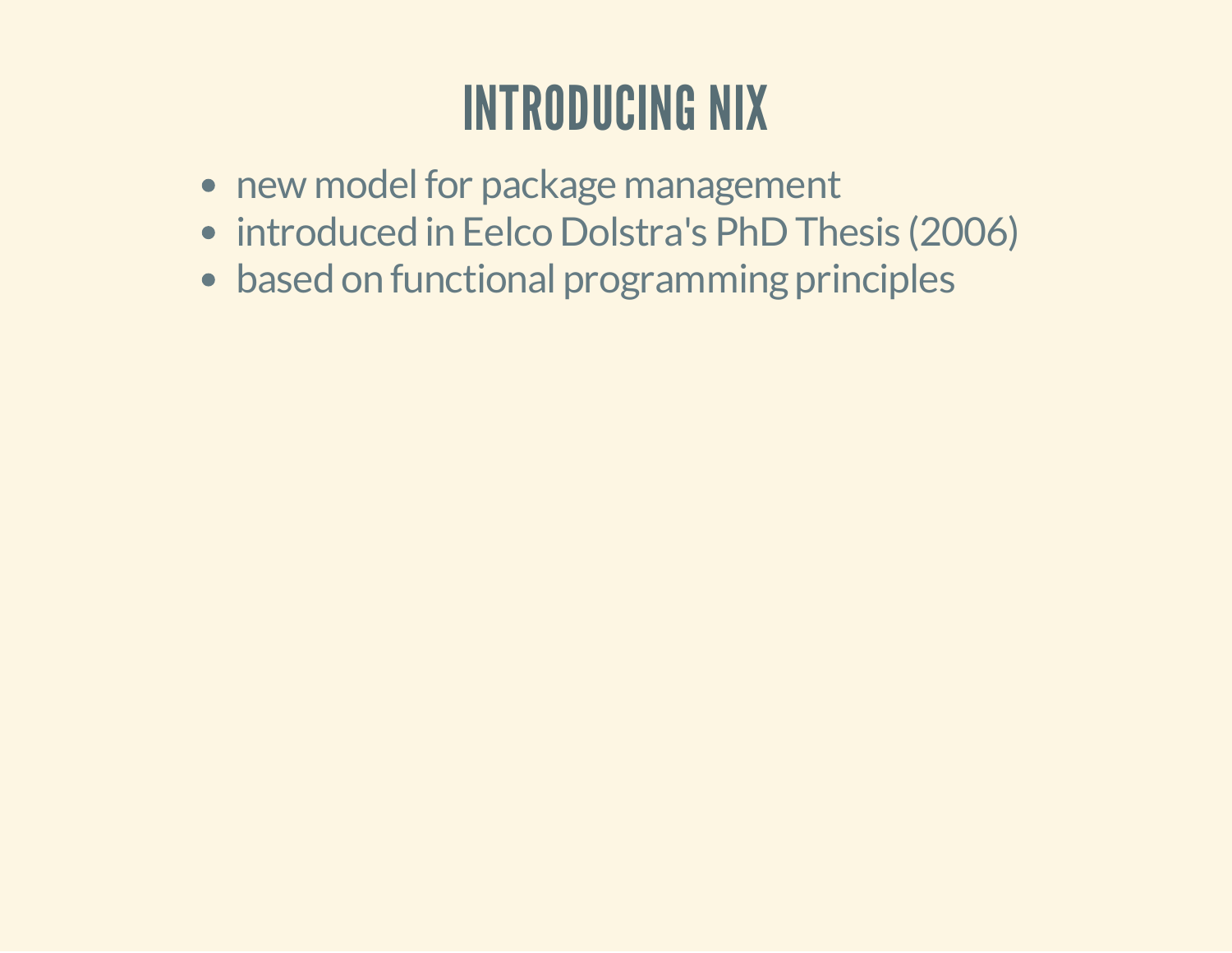## WHAT NIX OFFERS

- minimal and portable
- declarative
- reproducible builds
- deterministic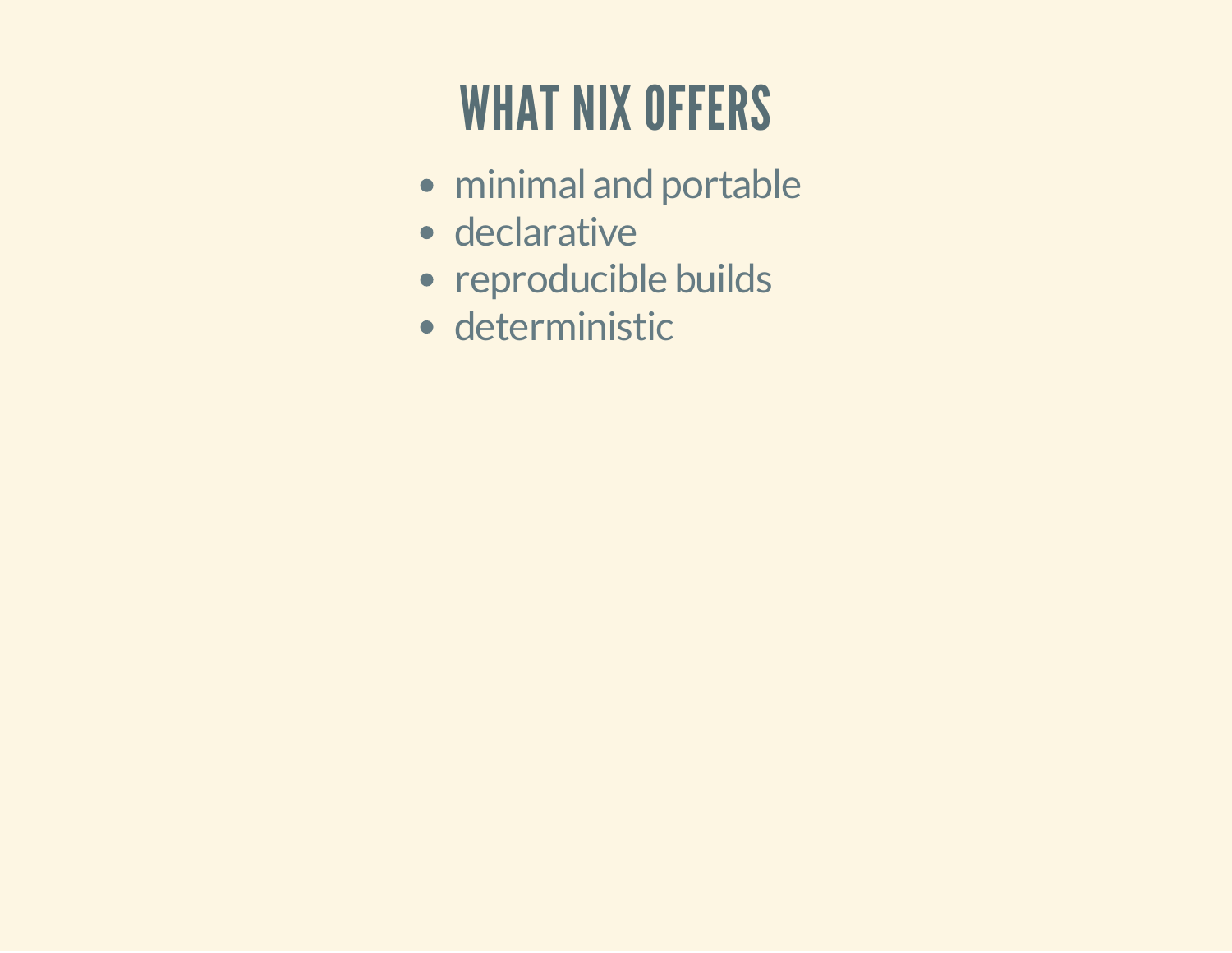### FUNCTIONAL PURITY

- Function takes inputs and produces output
- Ex: Addition takes two numbers and makes a new one
- $-40 + 2 = 42$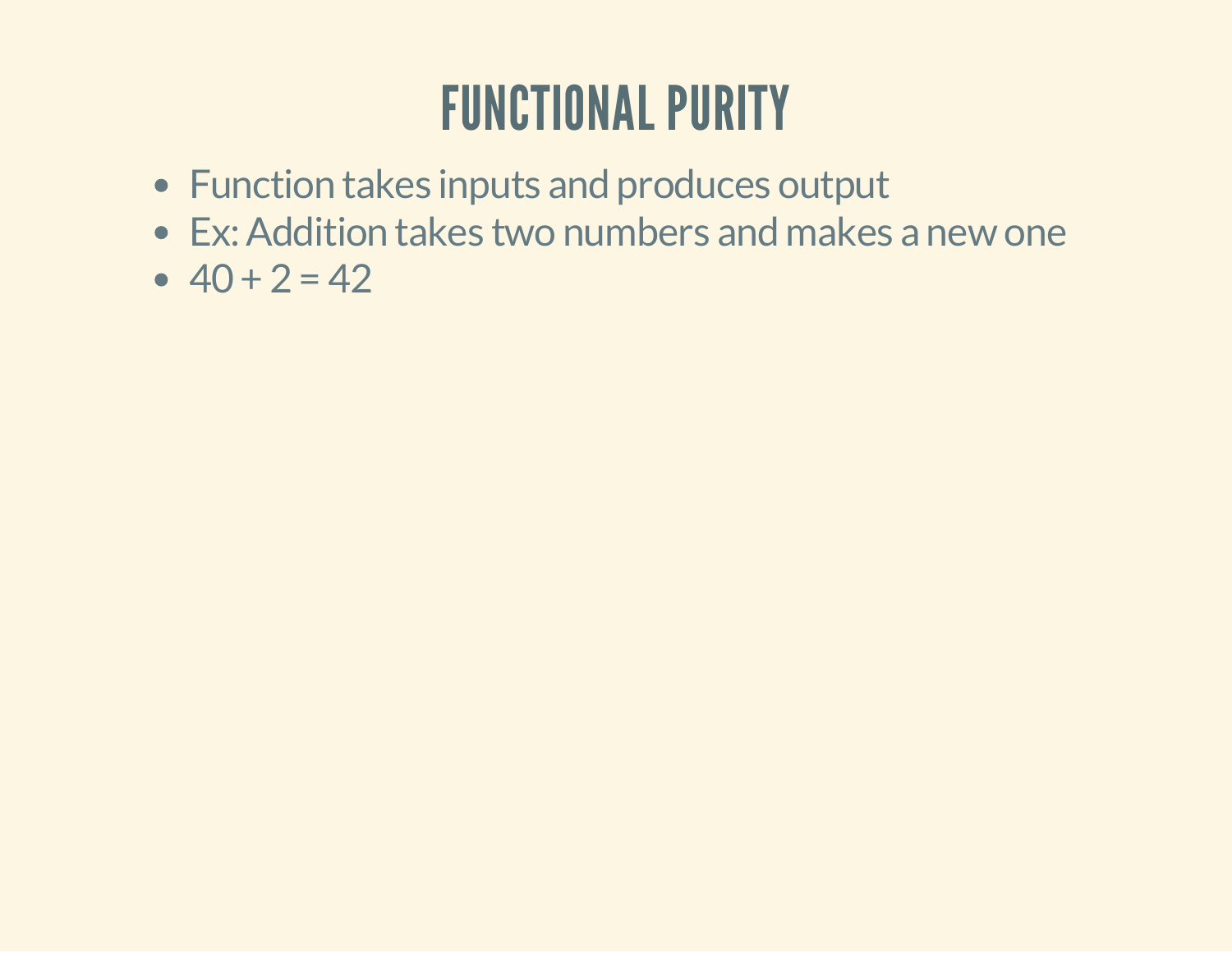### FUNCTIONAL PURITY

Most programming languages don't enforce this!

 $40 + 2 =$ = new log file with debug output = database calls = HTTP service calls...  $= 42$ , maybe?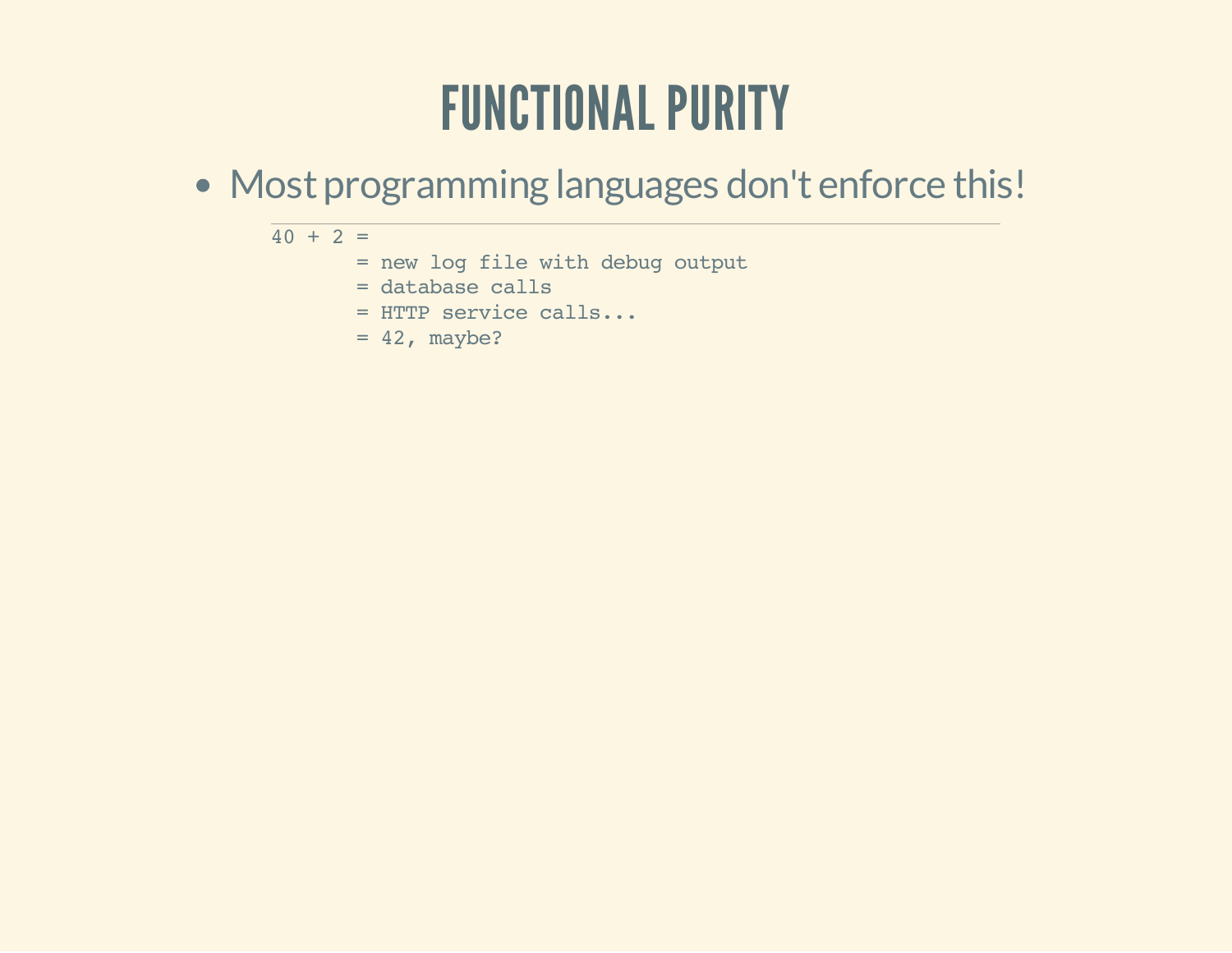### NIX PACKAGES ARE PURE

- Input: other packages, configuration options
- Output: a package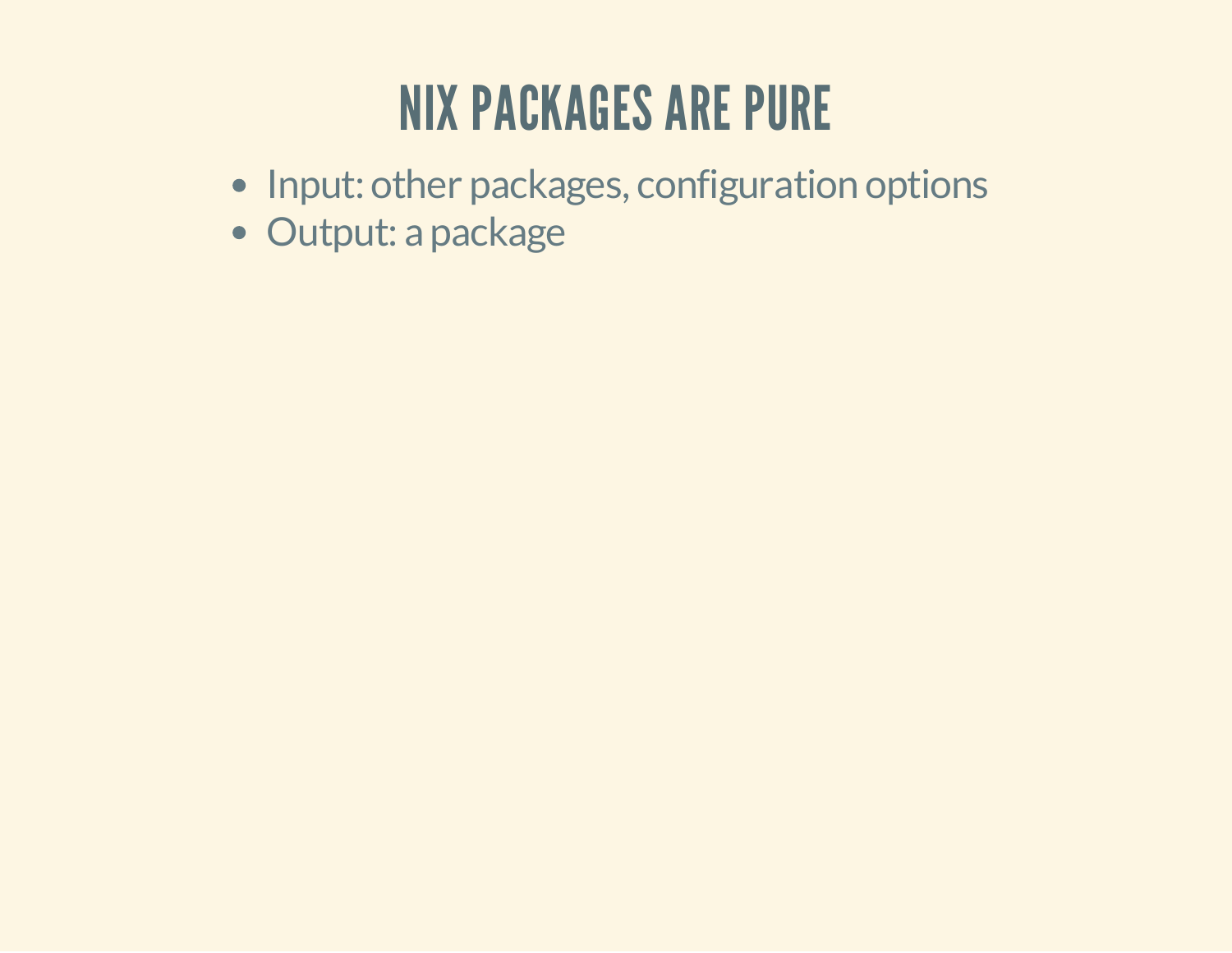### EXAMPLE: GCC

/nix/store/r8vvq9kq18pz08v249h8my6r9vs7s0n3-gcc-4.3.6/

- inside the prefix: bin, lib, share, ... directories
- r8vvq9kq18pz08v249h8my6r9vs7s0n3 is a hash of function inputs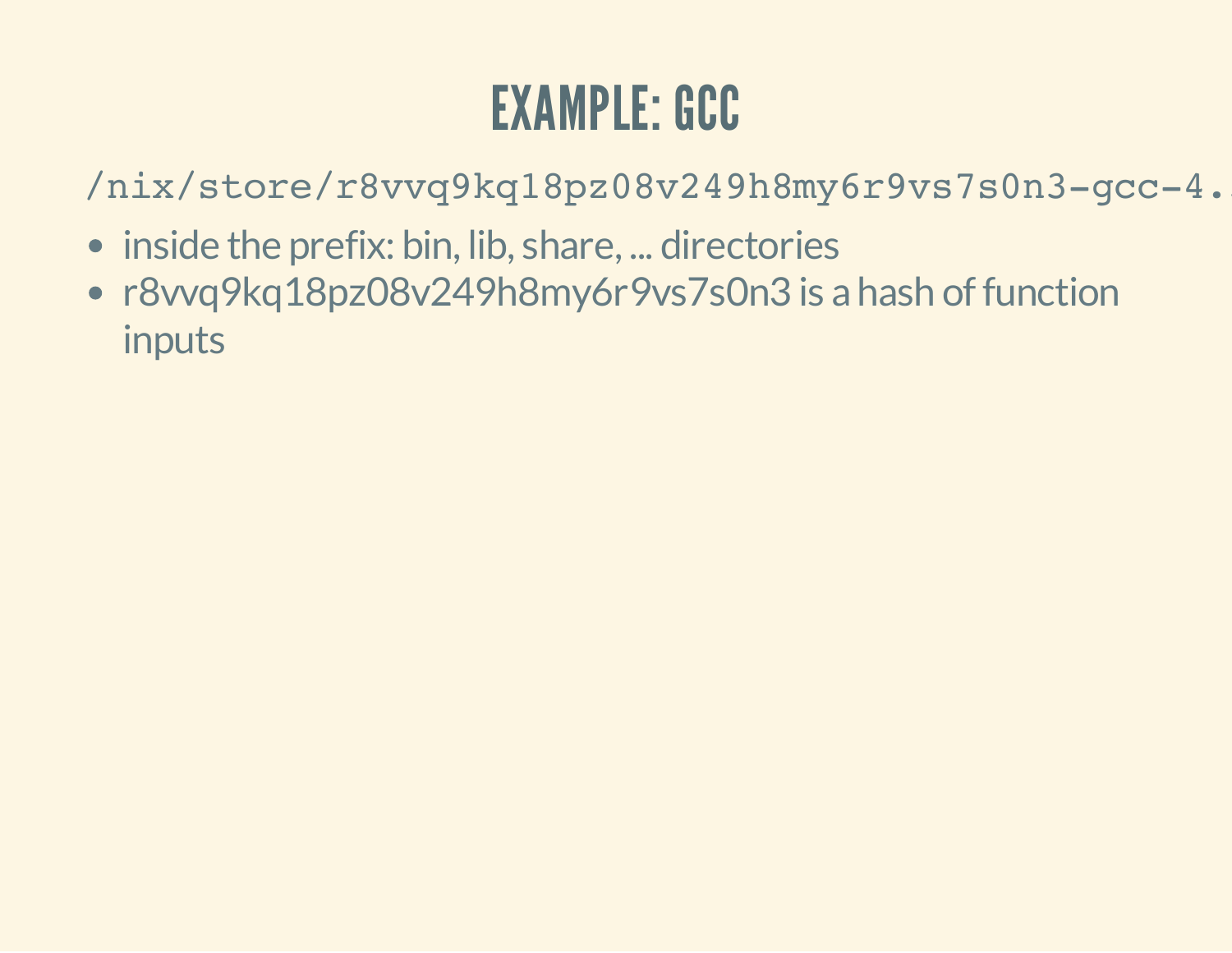### PURITY IN NIX

- no global install directories (/usr, /bin)
- /nix/store is immutable (mounted read-only)
- nix expressions cannot write to files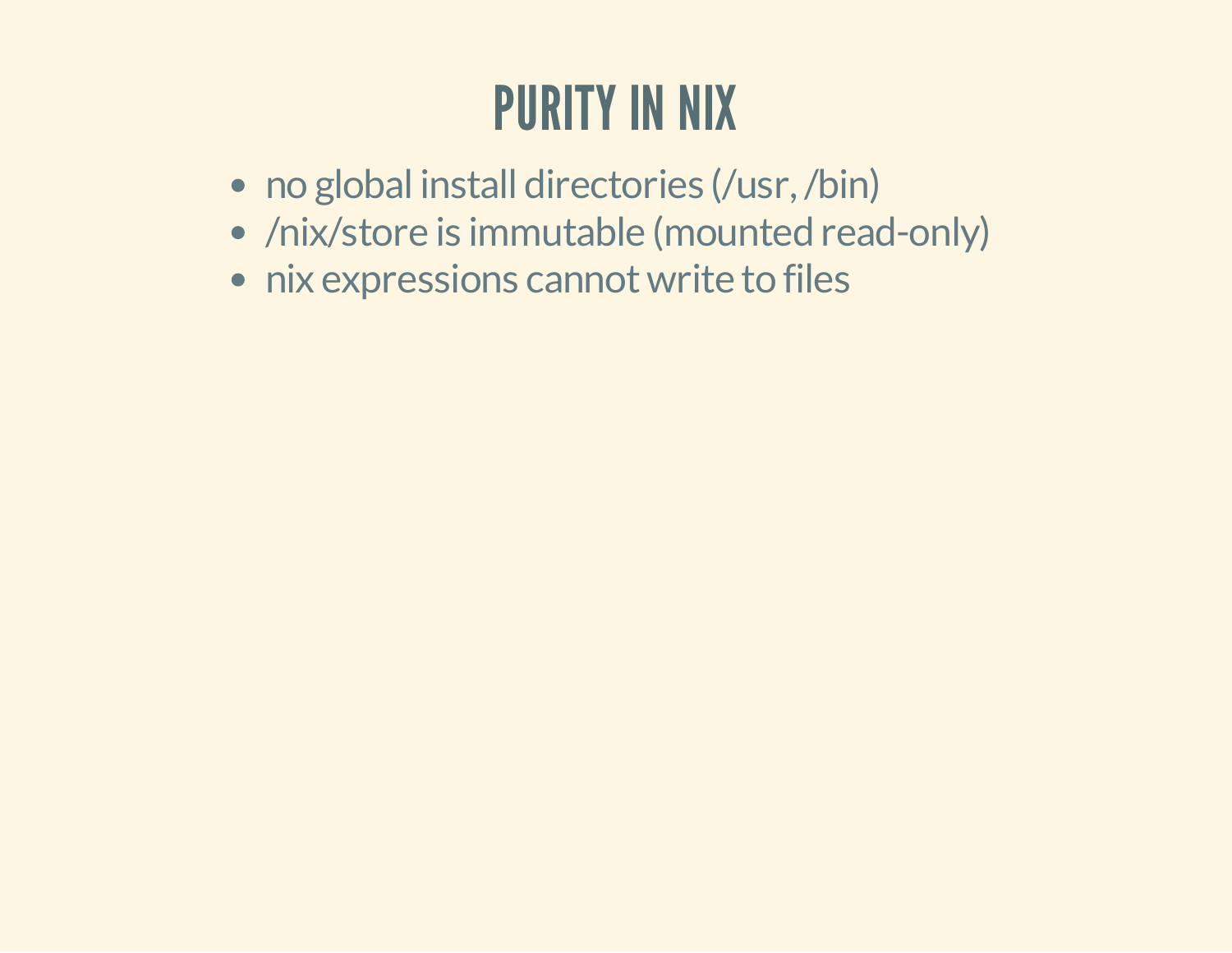### IMPURITY IN NIX

- packages can make network calls (curl/git clone/etc)
- race conditions in parallel builds
- stdenv on OS X depends on globals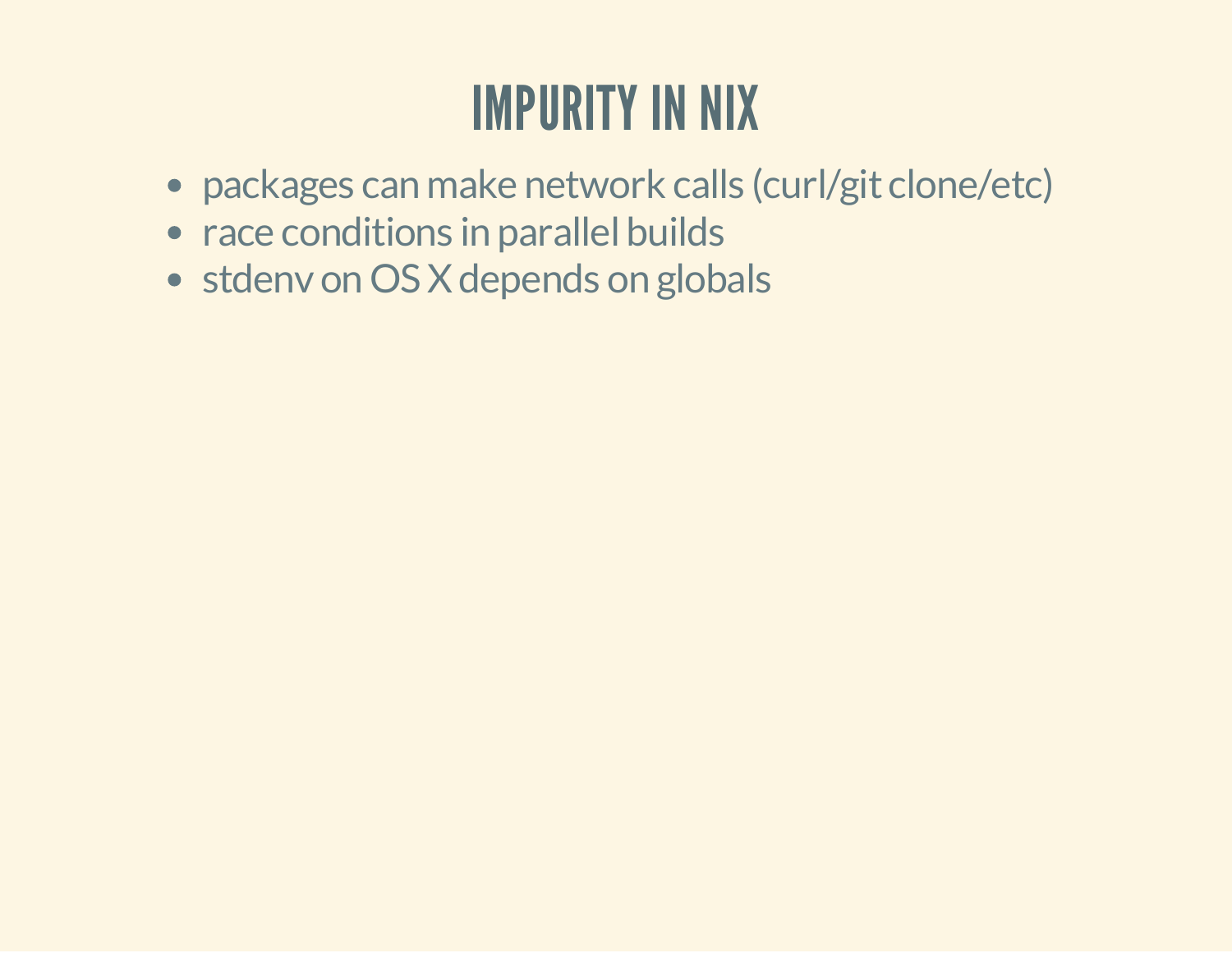#### EXAMPLE: NGINX

```
{ stdenv, fetchurl, fetchgit, openssl, zlib, pcre, libxml2, libxslt, expat }:
stdenv.mkDerivation rec {
  name = "nginx-${version}";
 version = "1.4.4";
  src = fetchurl {
   url = "http://nginx.org/download/nginx-${version}.tar.gz";
    sha256 = "1f82845mpgmhvm151fhn2cnqjggw9w7cvsqbva9rb320wmc9m63w";
 };
 buildInputs = [ openssl zlib pcre libxml2 libxslt ];
  configureFlags = [ "--with-http_spdy_module" ];
  postInstall = "mv $out/sbin $out/bin";
 meta = with stdenv.lib; {
   description = "A reverse proxy and lightweight webserver";
   maintainers = [ maintainers.iElectric ];
   platforms = platforms.all;
    license = licenses.bsd2;
  };
```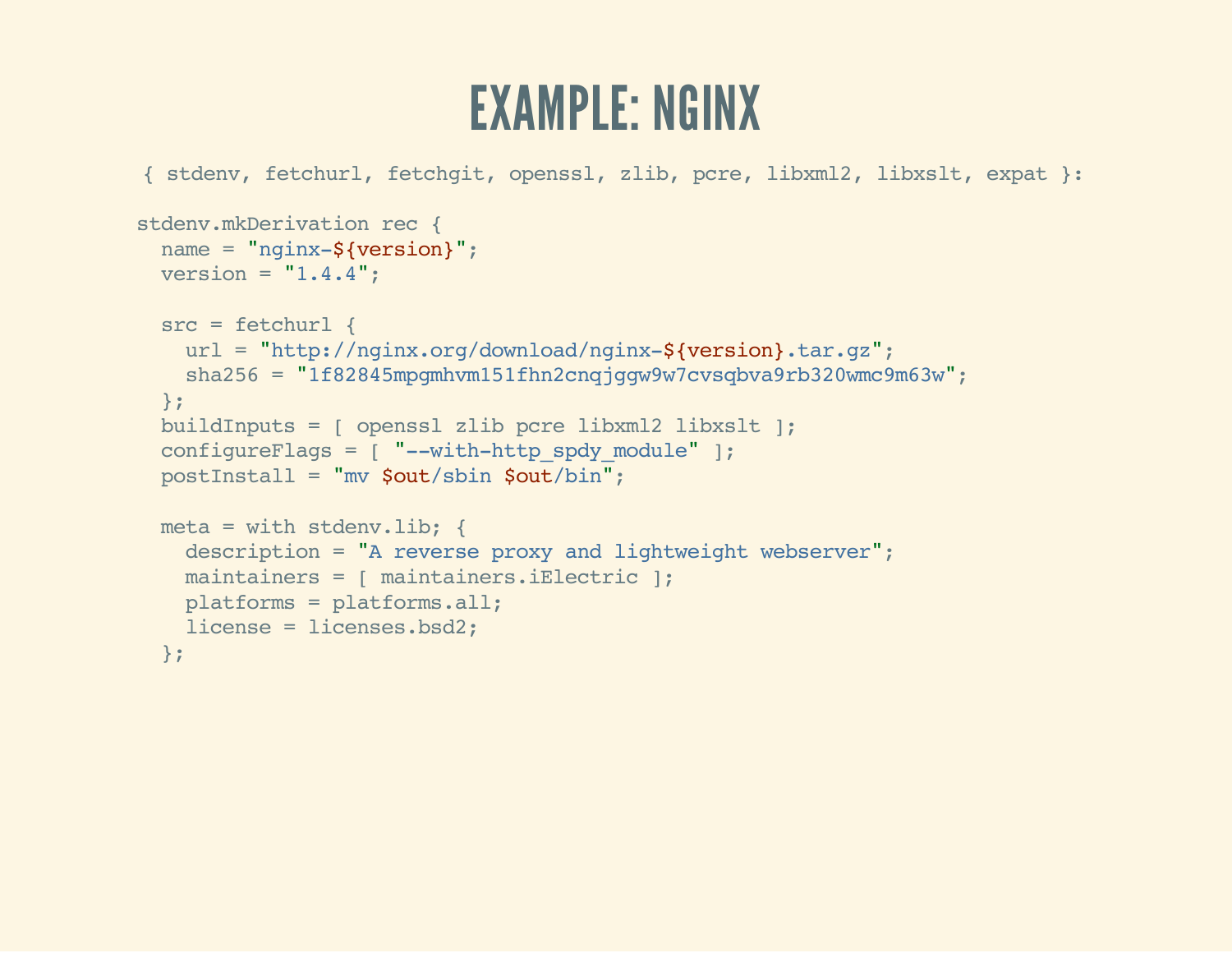### BINARY PACKAGES

- binary packages are built in hydra build farms
- purity lets us substitute pre-built packages based on the hash
- major speedups when installing on common platforms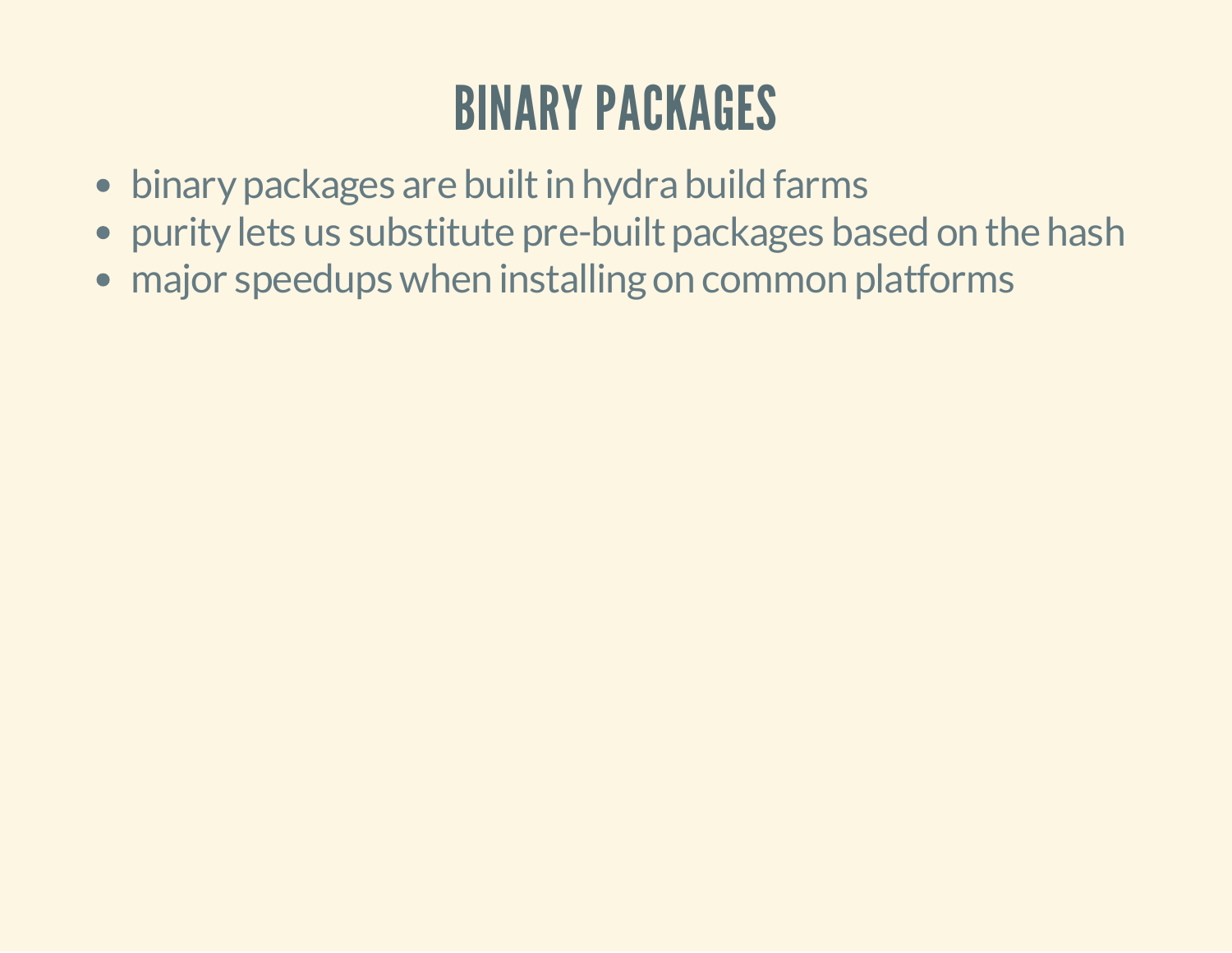### ADD NIX TO YOUR WORKFLOW IN 2 DAYS

- Day 1: install a package
- Day 2: myEnvFun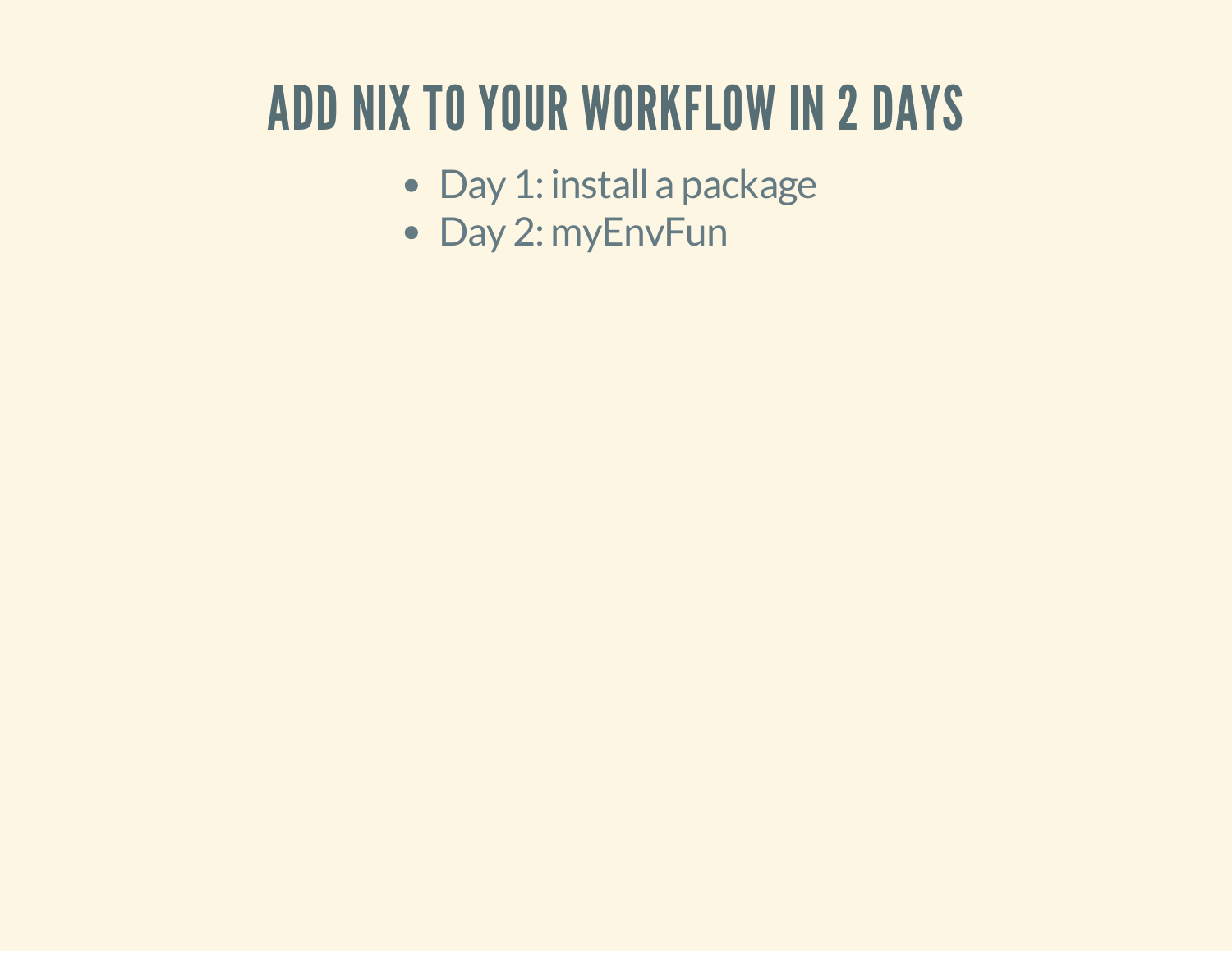#### **DAY 1: INSTALLATION**

\$ curl -L http://git.io/nix-install.sh | bash<br>\$ source ~/.nix-profile/etc/profile.d/nix.sh<br>\$ nix-env -i nginx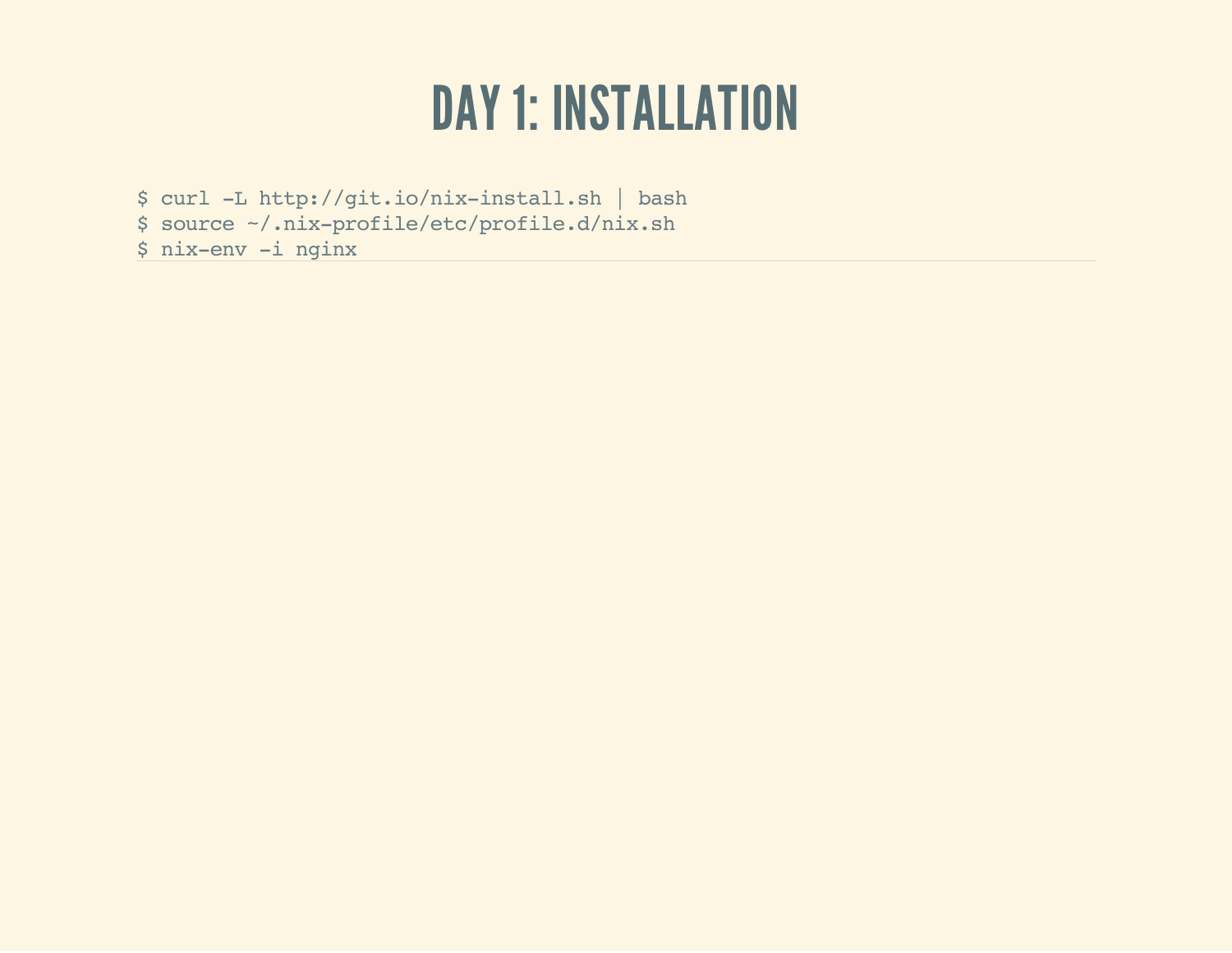### DAY 2: CONFIG.NIX / MYENVFUN

• Note: fun is for "functional" (having fun is optional)

```
# ~/.nixpkgs/config.nix
{
  packageOverrides = pkgs : with pkgs; {
    pyred2 = pkgs.myEnvFun {
        name = "pyred2";
        buildInputs = [ python27Full redis ];
    };
    pyred3 = pkgs.myEnvFun {
        name = "pyred3";
        buildInputs = [ python3 redis ];
    };
  };
}
```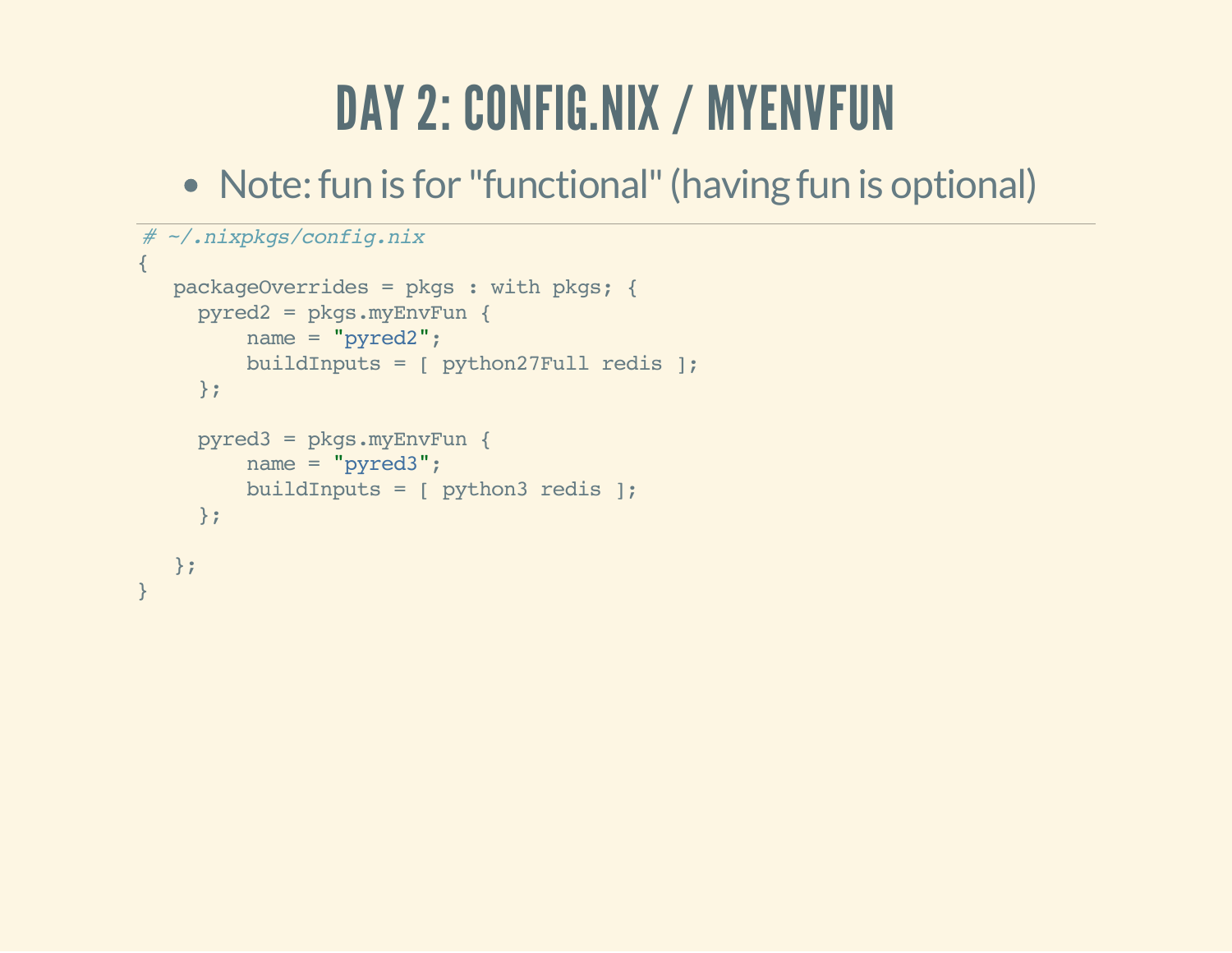#### Using myEnvFun

\$ nix-env -i env-pyred2 \$ load-env-pyred2 env-pyred2 loaded

pyred2:[eric@nixos:~]\$ python python python2.7 python2-config python2 python2.7-config python-config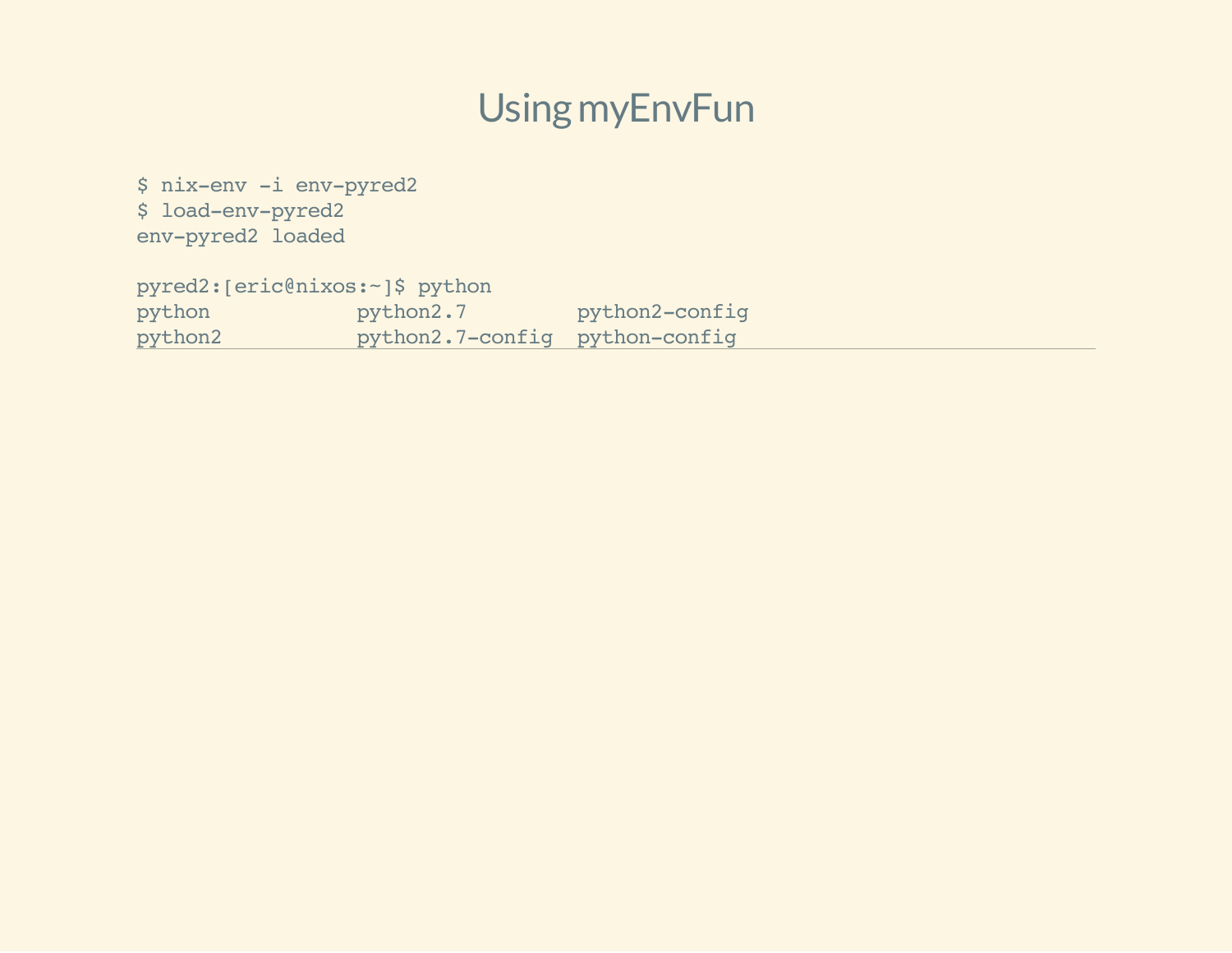#### EASY TO UNINSTALL IF NEEDED

\$ rm -rf /nix \$ rm -rf ~/nix-profile/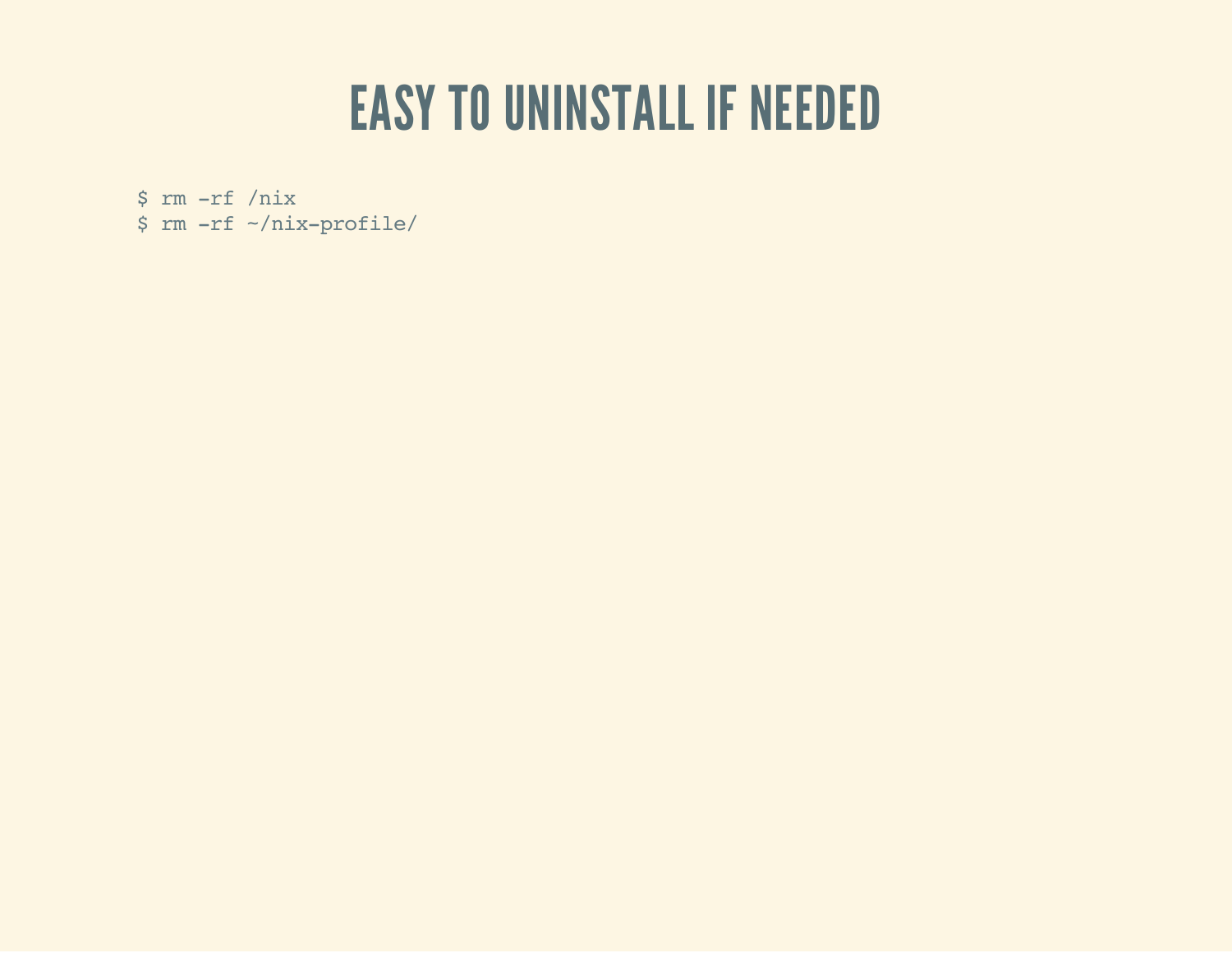#### **INTERMISSION**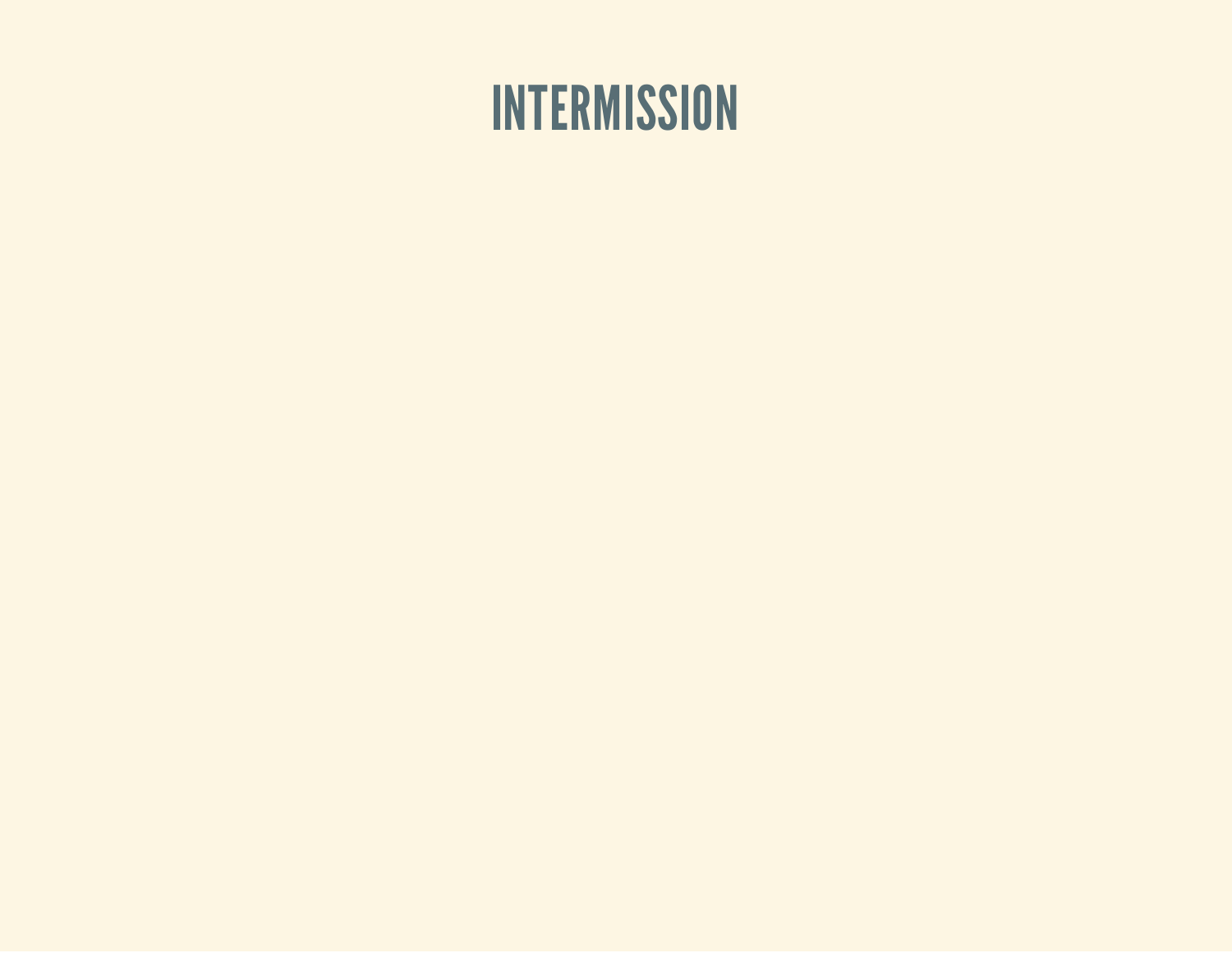### NIXOS

- Declarative config at the system level
- Nix as package manager
- Nix expressions to configure the OS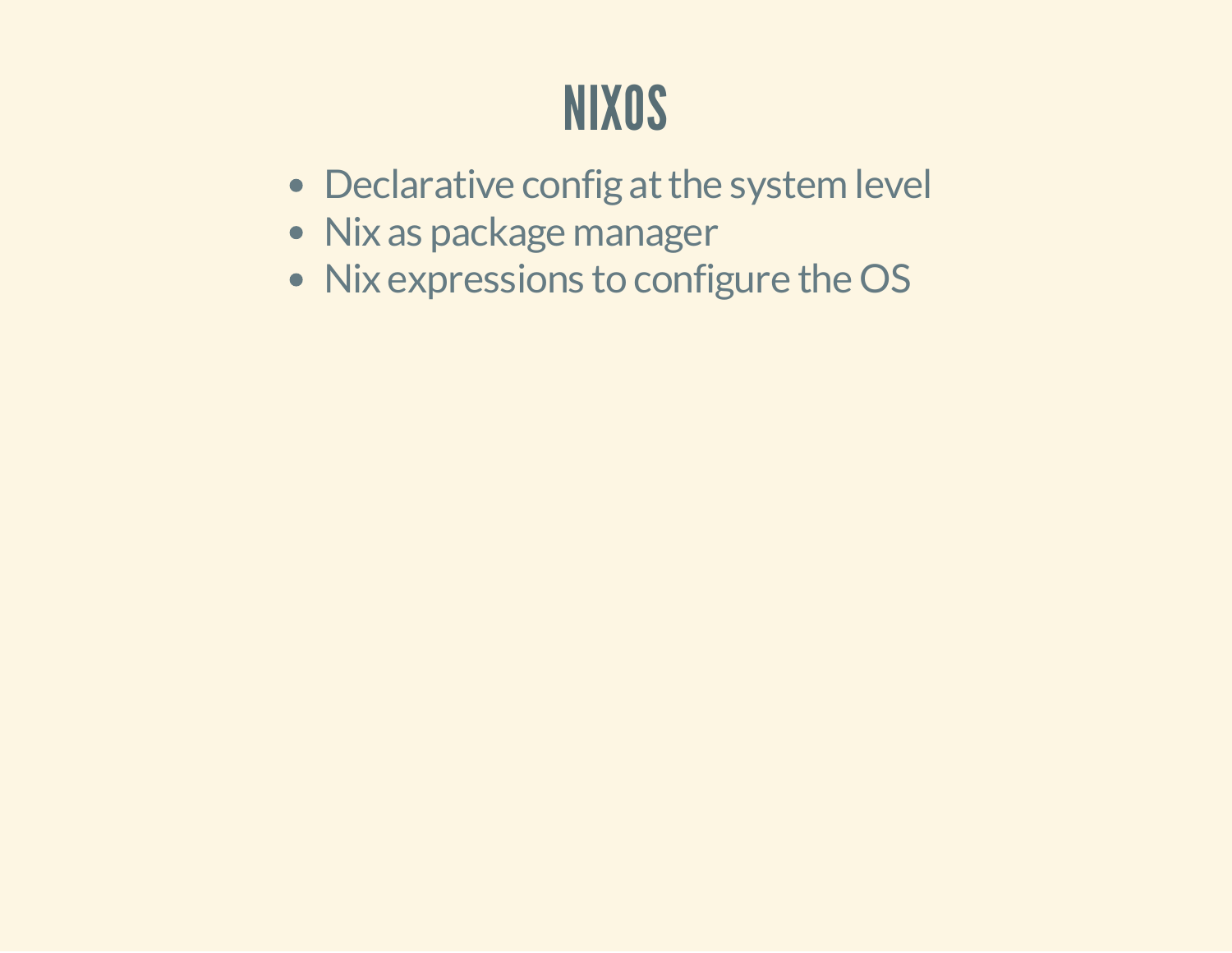### NIXOS

- stateless config management
- NixOS modules for services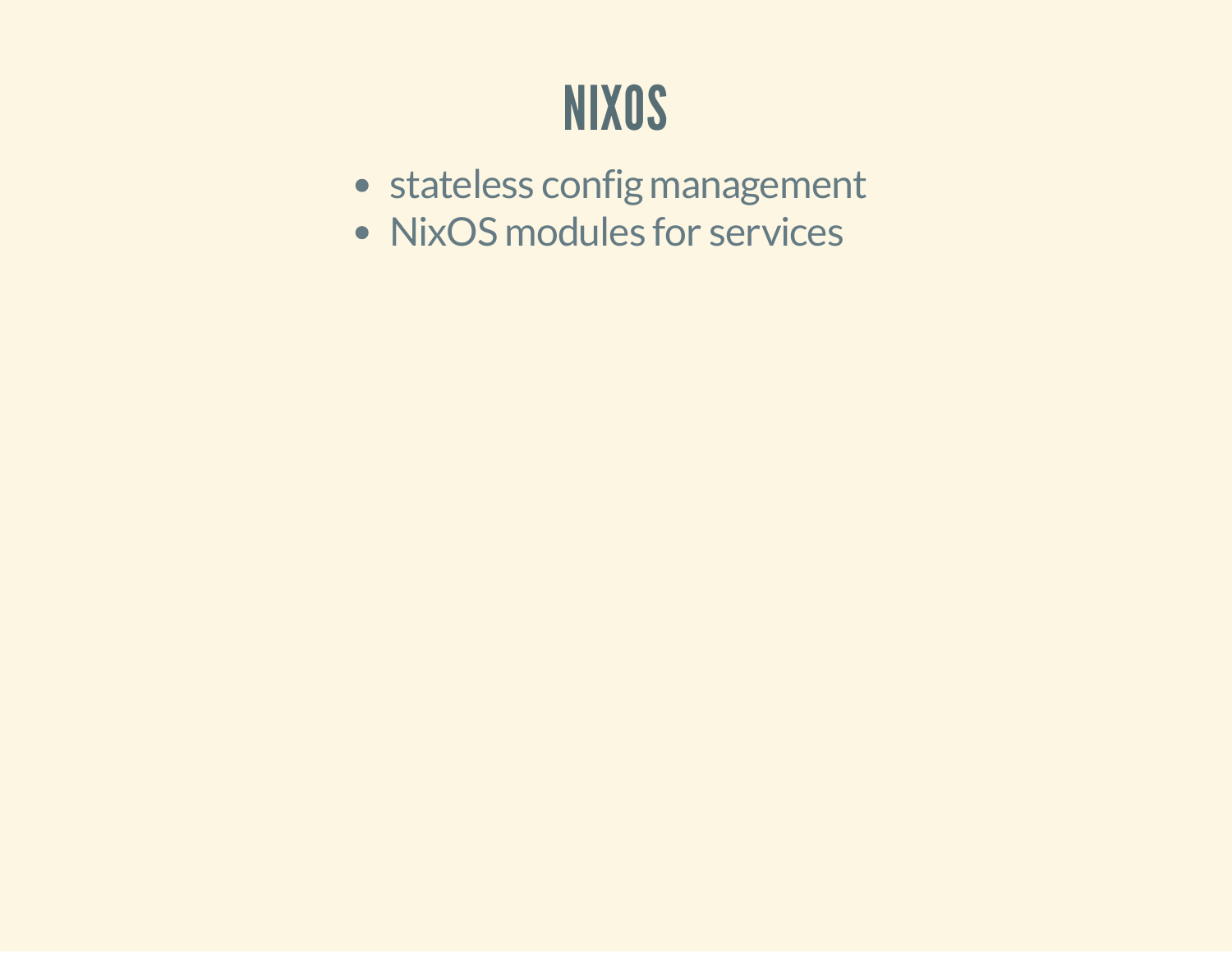#### CONFIGURATION.NIX

```
{ config, pkgs, ... }: with pkgs;
  {
   networking.firewall.allowedTCPPorts = [ 8000 ];
   services.postgresql = {
     enable = true;
     package = pkgs.postgresql93;
     authentication = pkgs.lib.mkOverride 10 ''
          local postgres root ident
         host myuser myuser 127.0.0.1/32 password
         local all all ident
      '';
     initialScript = "bootstrap_or_something.sql";
   };
   environment.systemPackages = [ emacs24-nox git tmux ghc.ghc783 ];
  }
}
```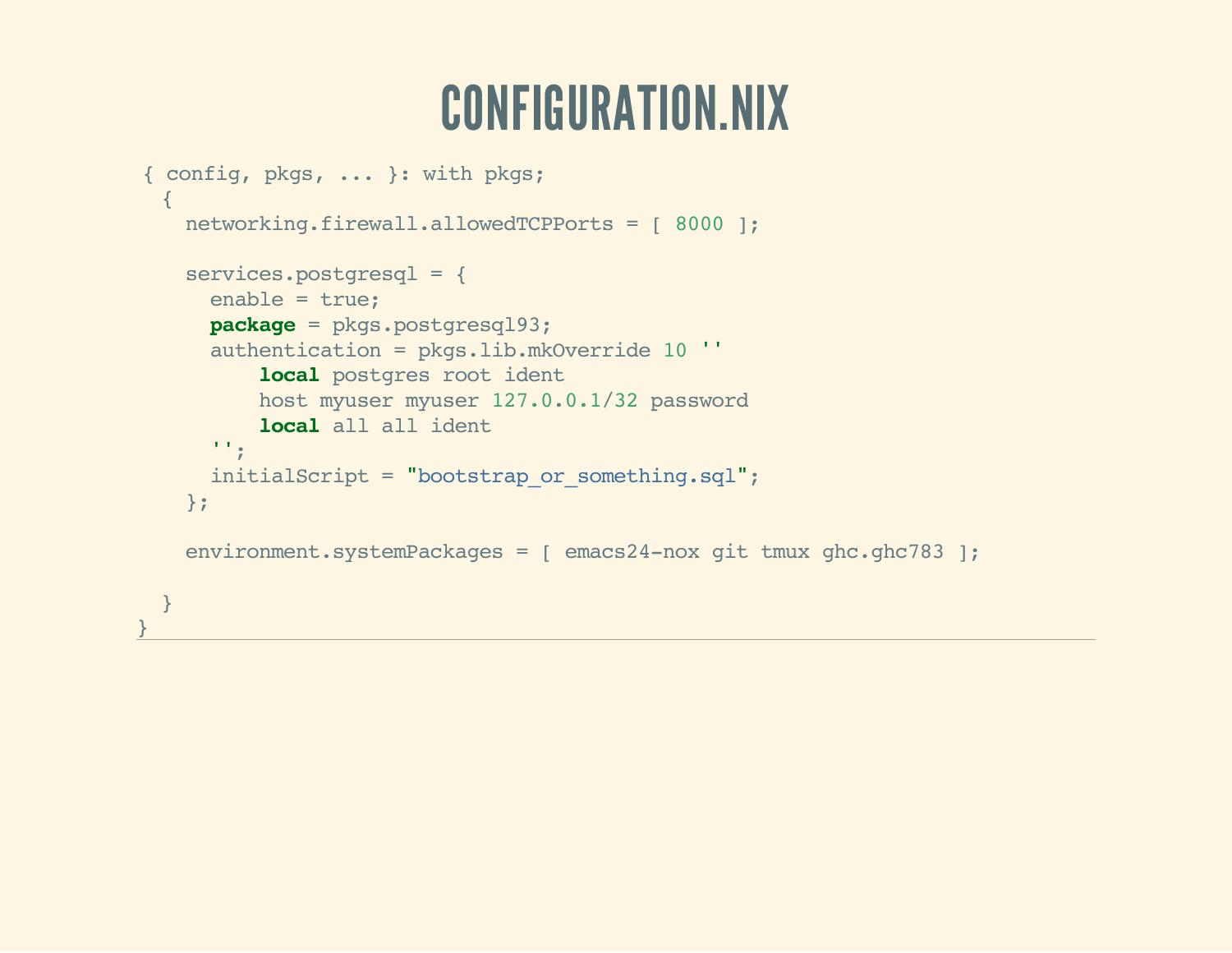### ENFORCING GOOD HABITS

- Harder to make one-off hacks
- Config and build changes must be codified
- Example: add hosts to /etc/hosts

```
# configuration.nix
# will extend /etc/hosts
networking.extraHosts = ''
 some ip some host
 some_ip2 some_host2
'';
```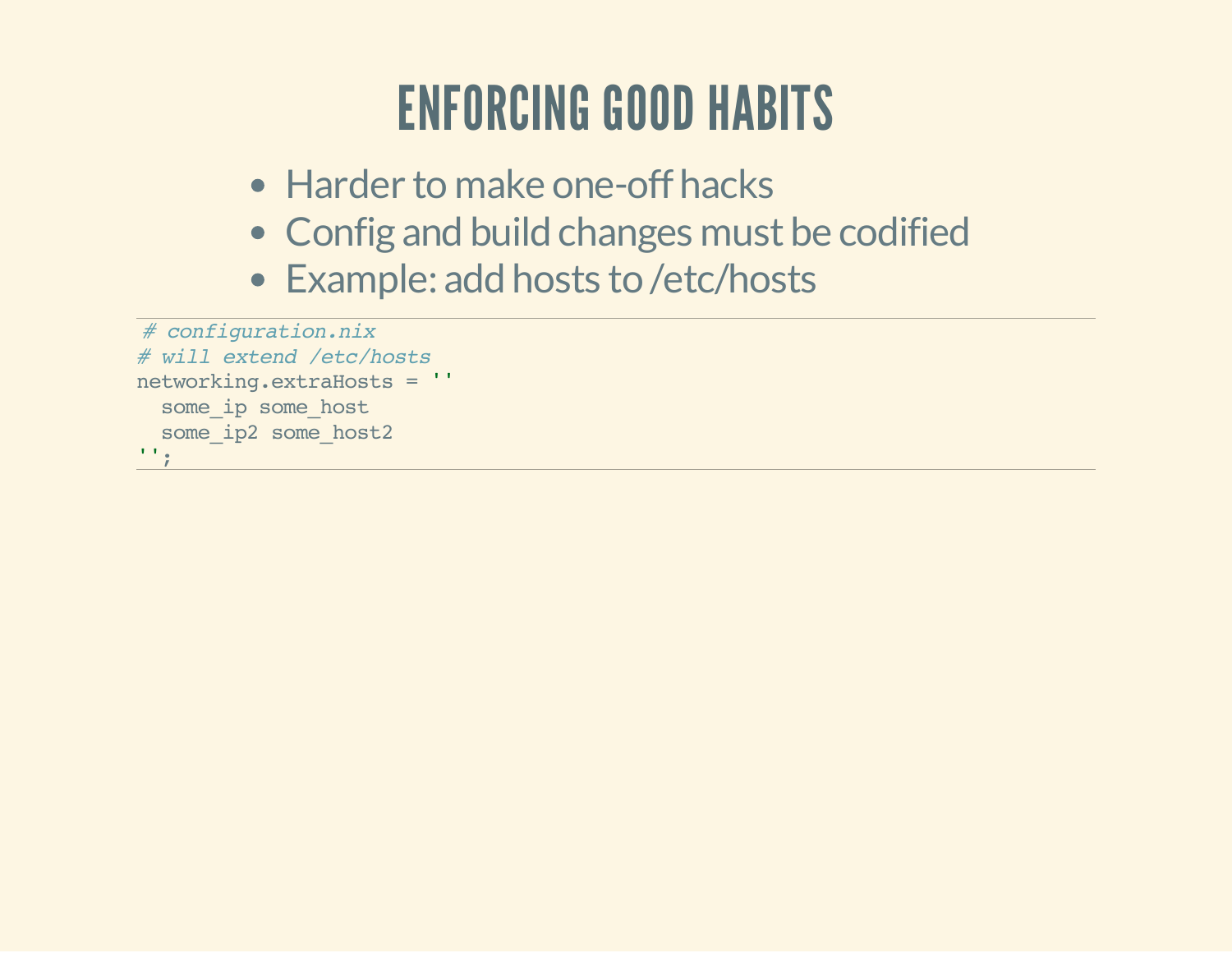### IS NIXOS FOR ME?

- maybe!
- requires learning nix/writing packages
- great IRC support but few docs/tutorials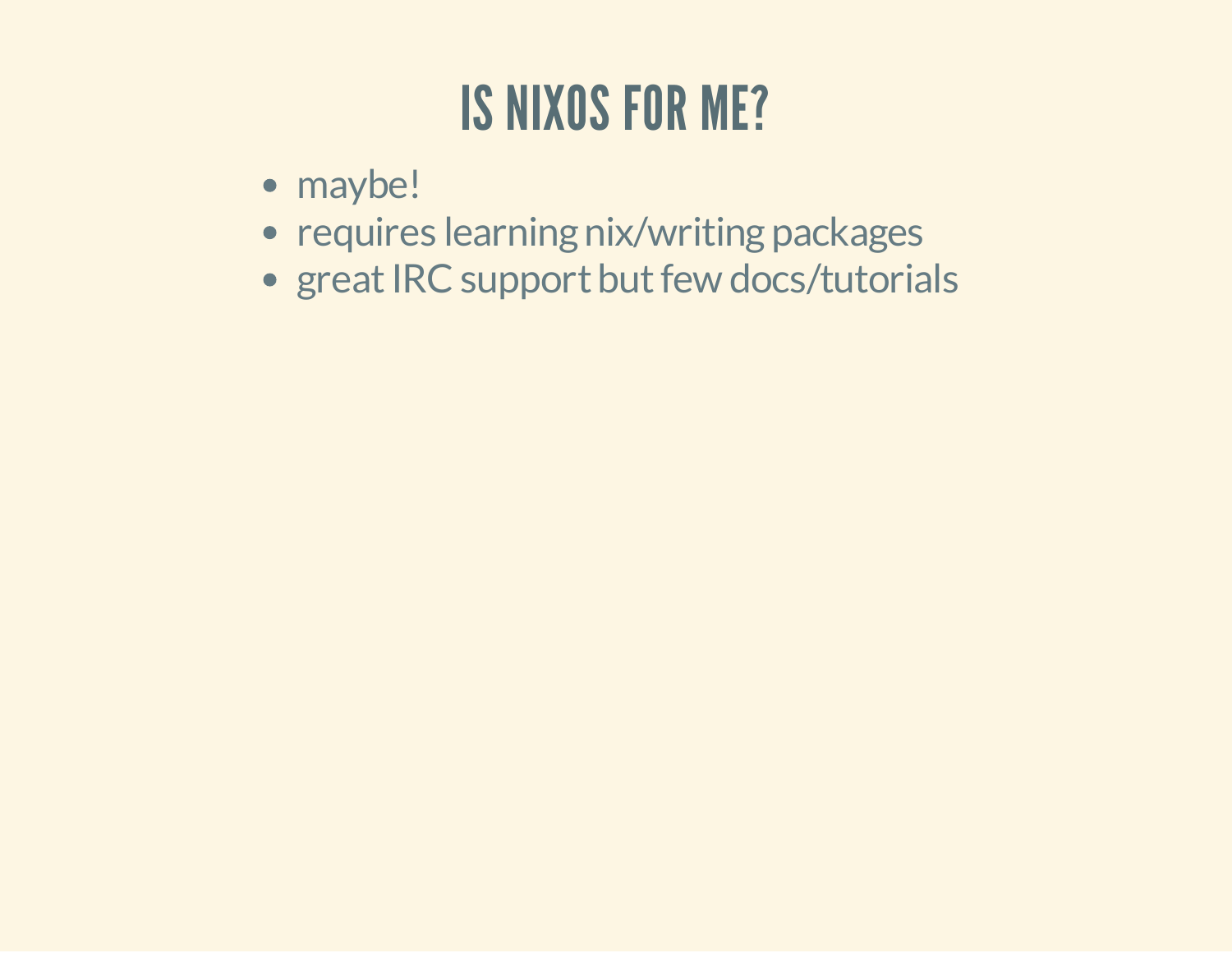### **IS NIX FOR ME?**

- · try it out!
- won't interfere with existing packages